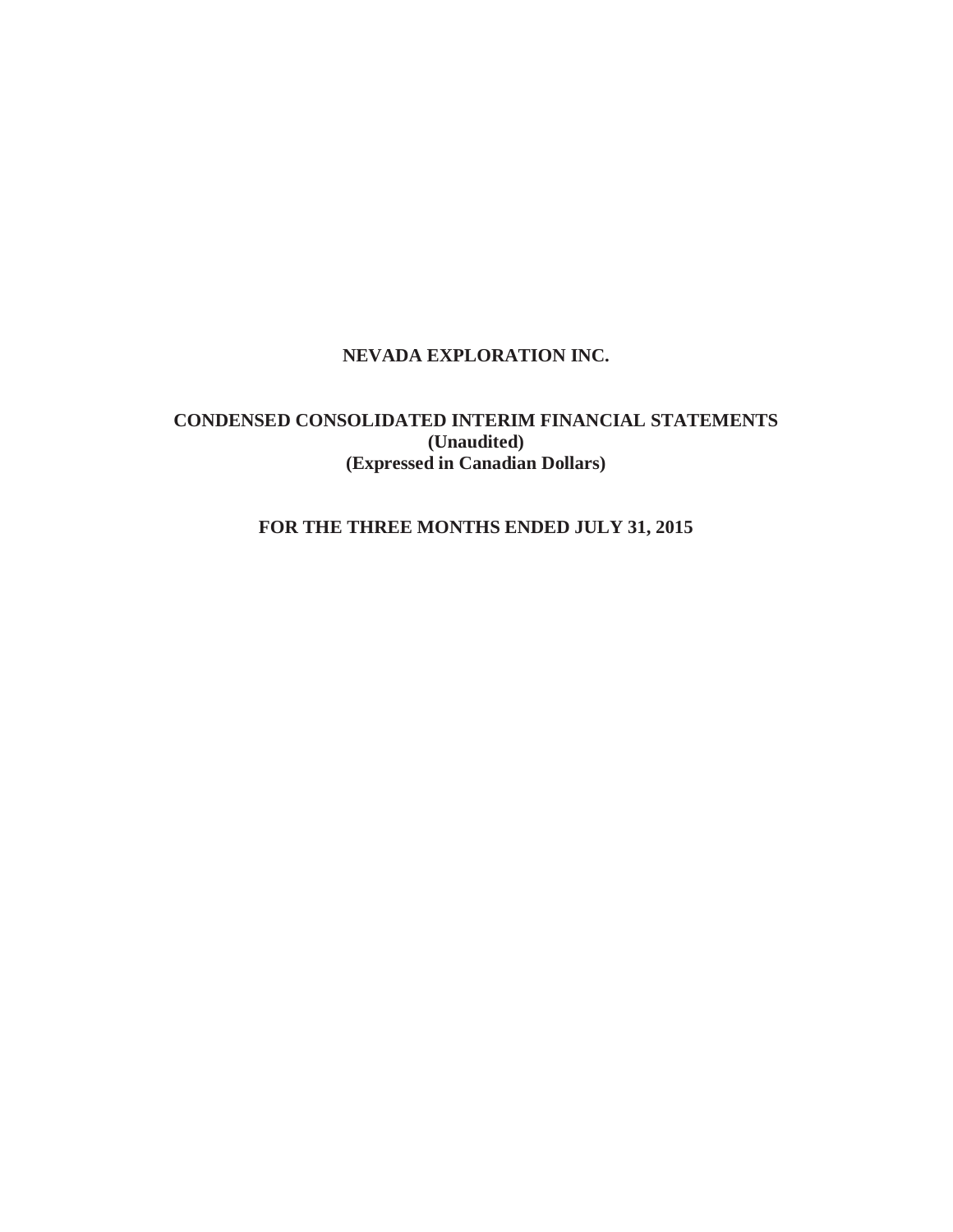# **UNAUDITED CONDENSED CONSOLIDATED INTERIM FINANCIAL STATEMENTS**

In accordance with National Instrument 51-102 released by the Canadian Securities Administrators, the Company discloses that its auditors have not reviewed the unaudited condensed consolidated interim financial statements for the period ended July 31, 2015.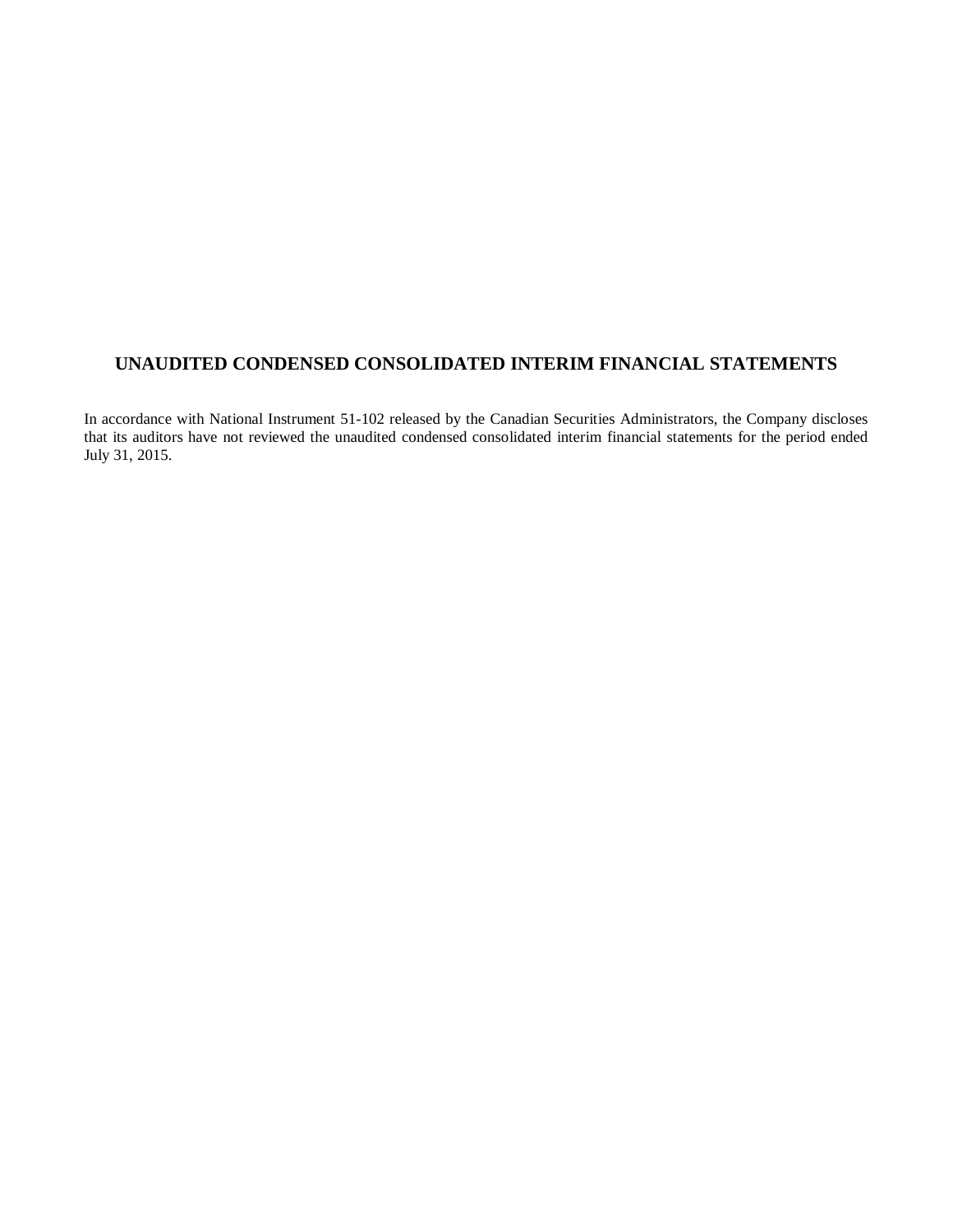### **NEVADA EXPLORATION INC.** CONDENSED CONSOLIDATED INTERIM STATEMENTS OF FINANCIAL POSITION (Expressed in Canadian Dollars) AS AT

|                                                                                            | July 31,<br>2015            | April 30,<br>2015<br>(Audited) |
|--------------------------------------------------------------------------------------------|-----------------------------|--------------------------------|
| <b>ASSETS</b>                                                                              |                             |                                |
| <b>Current assets</b>                                                                      |                             |                                |
| Cash                                                                                       | \$<br>28,102                | \$<br>29,674                   |
| Accounts receivable (Note 3)<br>Prepaid expenses (Note 4)                                  | 3,569<br>8,624              | 4.649<br>7,948                 |
| Short term investments (Note 5)                                                            | 3,401                       | 5,102                          |
| <b>Total current assets</b>                                                                | 43,696                      | 47,373                         |
| <b>Non-current assets</b>                                                                  |                             |                                |
| Equipment (Note 7)                                                                         | 144,678                     | 138,643                        |
| Exploration and evaluation assets (Note 8)<br>Deposits and bonds (Note 9)                  | 3,731,902<br>25,093         | 3,442,023<br>28,894            |
|                                                                                            |                             |                                |
| <b>Total non-current assets</b>                                                            | 3,901,673                   | 3,609,560                      |
| <b>Total assets</b>                                                                        | \$<br>3,945,369             | 3,656,933<br><sup>\$</sup>     |
| <b>LIABILITIES AND EQUITY</b>                                                              |                             |                                |
| <b>Current liabilities</b>                                                                 |                             |                                |
| Accounts payable and accrued liabilities (Notes 10 and 6)                                  | \$<br>532,953               | 448,578<br><sup>\$</sup>       |
| Short term demand loan (Note 12)<br>Current portion of finance lease obligations (Note 11) | 39,457<br>8,675             | 30,000<br>10,630               |
|                                                                                            |                             |                                |
| <b>Total current liabilities</b>                                                           | 581,085                     | 489,208                        |
| <b>Non-current liabilities</b>                                                             |                             |                                |
| Finance lease obligations (Note 11)                                                        | 31,285                      | 28,855                         |
| <b>Total liabilities</b>                                                                   | 612,370                     | 518,063                        |
| <b>Equity</b>                                                                              |                             |                                |
| Capital stock (Note 13)                                                                    | 16,368,731                  | 16,368,731                     |
| Reserves (Note 13)<br>Deficit                                                              | 1,444,760<br>(14, 480, 492) | 1,163,289<br>(14,393,150)      |
|                                                                                            |                             |                                |
| <b>Total equity</b>                                                                        | 3,332,999                   | 3,138,870                      |
| <b>Total liabilities and equity</b>                                                        | 3,945,369<br>S              | 3,656,933<br>\$                |
| Nature of operations and going concern (Note 1)                                            |                             |                                |
| <b>Subsequent events (Note 17)</b>                                                         |                             |                                |

# **Approved and authorized on behalf of the Board on September 29, 2015:**

| Director |  |
|----------|--|
|          |  |

Director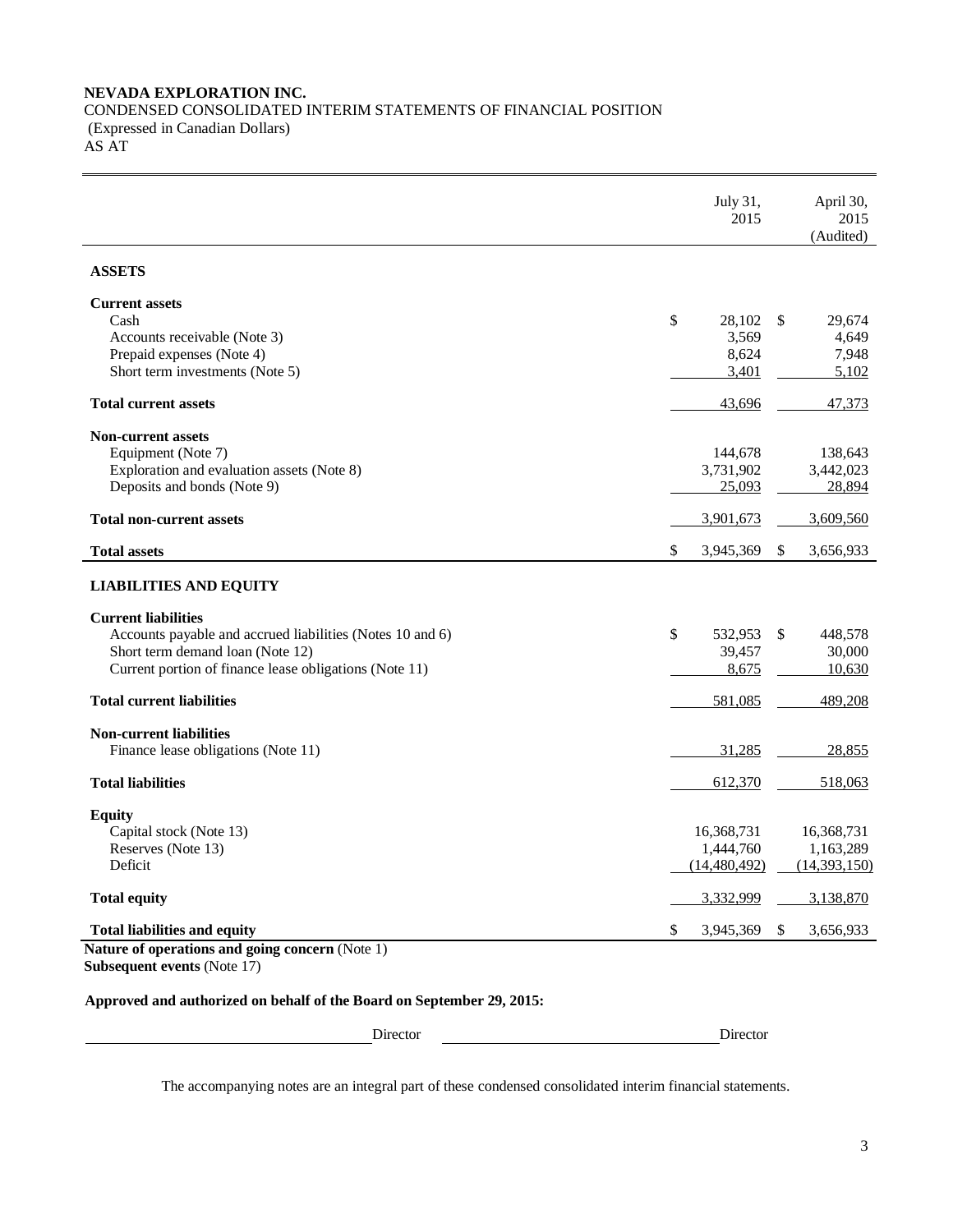# **NEVADA EXPLORATION INC.**

CONDENSED CONSOLIDATED INTERIM STATEMENTS OF LOSS AND COMPREHENSIVE INCOME (LOSS) (Unaudited) (Expressed in Canadian Dollars) FOR THE THREE MONTHS ENDED JULY 31,

|                                                         | 2015             | 2014              |
|---------------------------------------------------------|------------------|-------------------|
| <b>INCOME</b>                                           |                  |                   |
| Project management and consulting                       | \$<br>$1,244$ \$ |                   |
| <b>EXPENSES</b>                                         |                  |                   |
| Amortization (Note 7)                                   | 5,365            | 4,664             |
| General exploration costs                               | 199              | 304               |
| Interest and bank charges                               | 666              | 403               |
| Investor relations                                      | 900              | $\sim$            |
| Office expenses and other                               | 11,393           | 13,409            |
| Professional fees and consulting (Note 6)               | 33,638           | 26,821            |
| Rent                                                    | 6,700            | 16,768            |
| Salaries (Note 15)                                      | 26,259           | 34,114            |
| Share-based payments                                    |                  |                   |
| Travel                                                  | 1,765            |                   |
| <b>Total operating expenses</b>                         | (86, 885)        | (96, 483)         |
| <b>Loss from operations</b>                             | (85, 641)        | (96, 483)         |
| <b>OTHER LOSS</b>                                       |                  |                   |
| Unrealized gain (loss) on marketable securities         | (1,701)          |                   |
| Write-off of exploration and evaluation assets (Note 8) |                  | (1,349,346)       |
| <b>Total other loss</b>                                 | (1,701)          | (1,349,346)       |
| Net loss for the period                                 | (87, 342)        | (1,445,829)       |
| OTHER COMPREHENSIVE INCOME                              |                  |                   |
| Currency translation adjustment                         | 281,371          | (21, 494)         |
| Comprehensive income (loss) for the period              | \$<br>194,029    | \$<br>(1,467,323) |
| Basic and diluted loss per common share                 | \$<br>0.02       | \$<br>(0.01)      |
| Weighted average number of common shares<br>outstanding | 13,374,600       | 12,806,590        |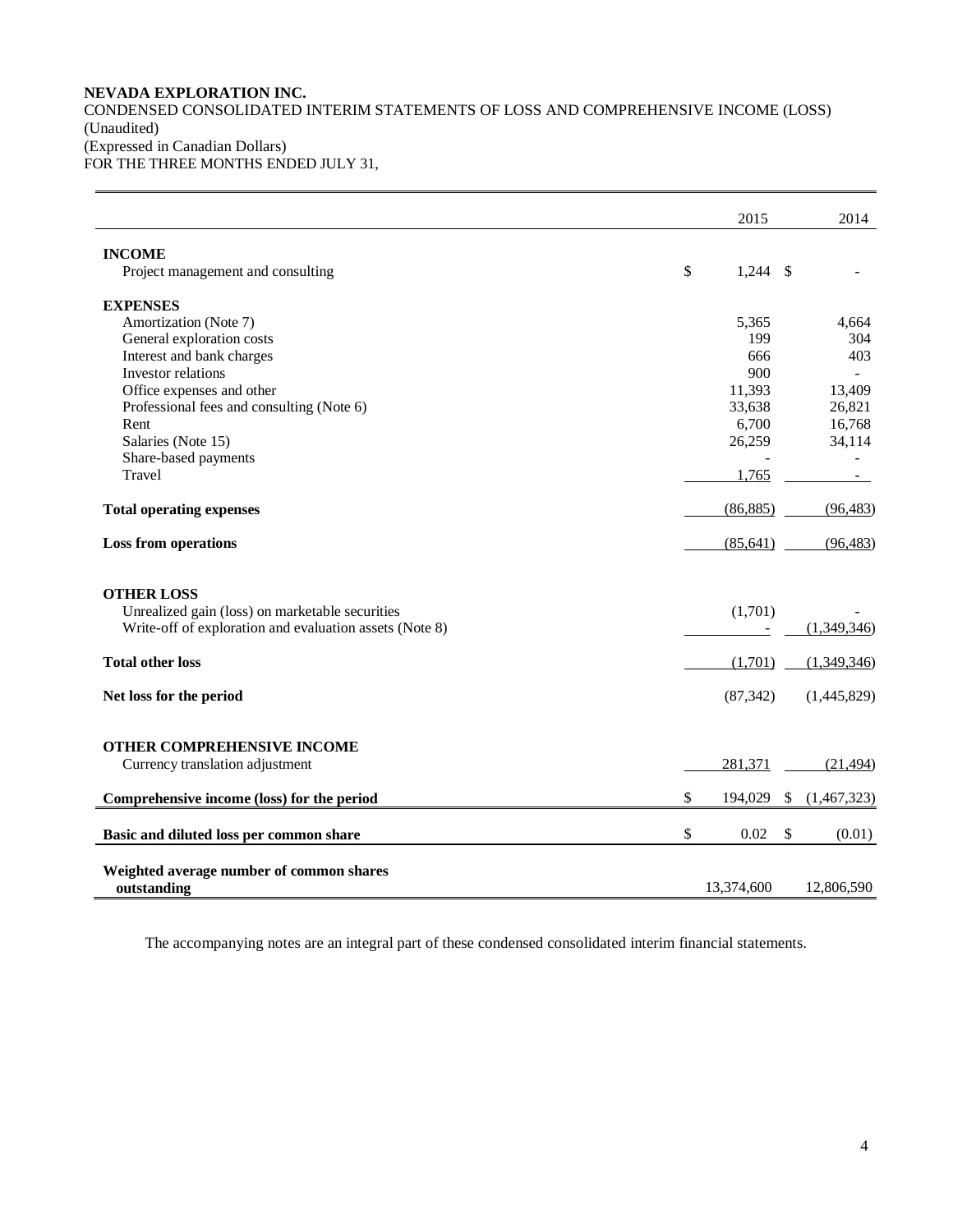# **NEVADA EXPLORATION INC.** CONDENSED CONSOLIDATED INTERIM STATEMENTS OF CHANGES IN EQUITY (Unaudited)

(Expressed in Canadian Dollars)

|                                                                                                           | Capital Stock              |     |                     |               | Shares to be<br>issued | Reserves |                      |  |                                       |  |                         |                        |                                   |   |                                                 |
|-----------------------------------------------------------------------------------------------------------|----------------------------|-----|---------------------|---------------|------------------------|----------|----------------------|--|---------------------------------------|--|-------------------------|------------------------|-----------------------------------|---|-------------------------------------------------|
|                                                                                                           | <b>Shares</b><br>(Note 13) |     | Amount<br>(Note 13) |               | Amount<br>(Note 13)    |          | Options<br>(Note 13) |  | Warrants<br>(Note 13)                 |  | Currency<br>Translation | Total<br>Reserves      | Deficit                           |   | Total<br>Equity                                 |
| Balance, May 1, 2014<br>Shares to be issued<br>Currency translation adjustment<br>Net loss for the period | 12,806,590                 | \$. | 16,122,776          | $\mathbf{\$}$ | 25,000                 | \$       | 840,490 \$           |  | 128,376 \$<br>٠                       |  | 317,988<br>(21, 494)    | 1,286,854<br>(21, 494) | $$(13,088,950)$ \;<br>(1,445,829) |   | 4,320,680<br>25,000<br>(21, 494)<br>(1,445,829) |
| Balance, July 31, 2014                                                                                    | 12,806,590                 | \$. | 16,122,776          |               | 25,000                 |          | 840,490 \$           |  | 128,376 \$                            |  | 296,494                 | 1,265,360              | $$(14,534,779)$ \\$               |   | 2,878,357                                       |
| Balance, May 1, 2015<br>Shares to be issued<br>Currency translation adjustment<br>Net loss for the period | 13,374,600                 | S.  | 16,368,731          | \$            |                        |          | 500,342 \$<br>٠      |  | 47,685 \$<br>$\overline{\phantom{a}}$ |  | 615,262<br>281,471      | 1,163,289<br>281,471   | $$(14,393,150)$ \\$<br>(87, 342)  |   | 3,138,870<br>281,471<br>(87, 342)               |
| Balance, July 31, 2015                                                                                    | 13,374,600                 | \$  | 16,368,731          | \$            |                        | \$       | 500,342 \$           |  | 47,685 \$                             |  | 896,733                 | 1,444,760              | (14, 480, 492)                    | S | 3,332,999                                       |

On August 28, 2015, the Company's common shares were consolidated on the basis of one post-consolidated common share for every ten pre-consolidated common shares. The numbers of the shares presented in these consolidated financial statements have all been adjusted to reflect the impact of this share consolidation.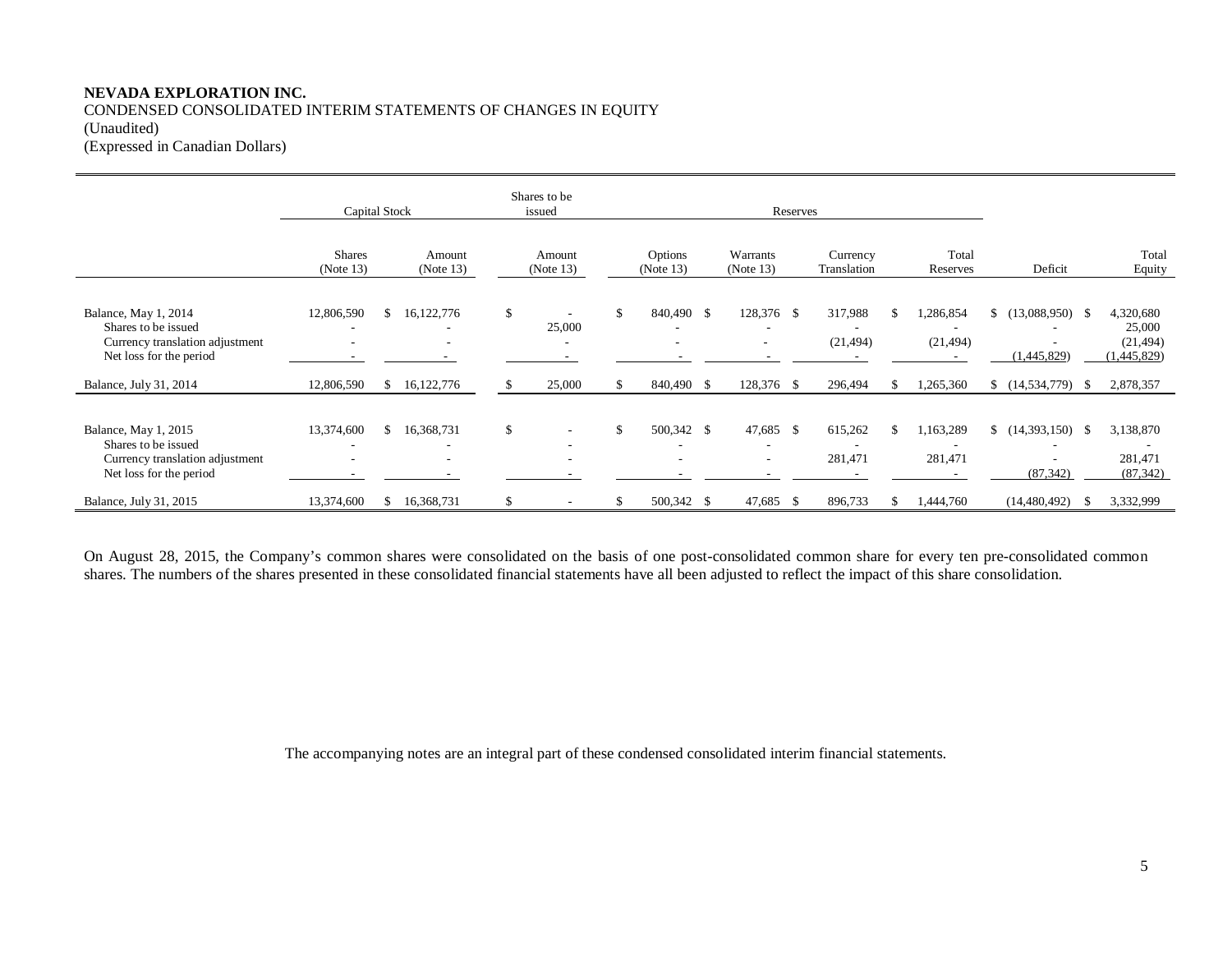### **NEVADA EXPLORATION INC.** CONDENSED CONSOLIDATED INTERIM STATEMENTS OF CASH FLOWS (Unaudited) (Expressed in Canadian Dollars)

|                                                                                             | Three Months<br>Ended<br>July 31,<br>2015 | Three Months<br>Ended<br>July 31,<br>2014 |
|---------------------------------------------------------------------------------------------|-------------------------------------------|-------------------------------------------|
|                                                                                             |                                           |                                           |
| <b>CASH FLOWS FROM OPERATING ACTIVITIES</b><br>Net loss for the period                      | \$<br>$(87,342)$ \$                       | (1,445,829)                               |
| Items not affecting cash:<br>Amortization<br>Write-off of exploration and evaluation assets | 5,365                                     | 4,664<br>1,349,346                        |
| Unrealized loss on marketable securities                                                    | 1,701                                     |                                           |
| Changes in non-cash working capital items:                                                  |                                           |                                           |
| Accounts receivable                                                                         | 1,080                                     | (644)                                     |
| Prepaid expenses                                                                            | (676)                                     | 85                                        |
| Accounts payable and accrued liabilities                                                    | 58,610                                    | 92,818                                    |
| Net cash provided by (used in) operating activities                                         | (21,262)                                  | 440                                       |
| <b>CASH FLOWS FROM INVESTING ACTIVITIES</b>                                                 |                                           |                                           |
| Deposits redeemed                                                                           | 5,803                                     |                                           |
| Exploration and evaluation expenditures                                                     |                                           | (5,697)                                   |
|                                                                                             |                                           |                                           |
| Net cash provided by (used in) investing activities                                         | 5,803                                     | (5,697)                                   |
| CASH FLOWS FROM FINANCING ACTIVITIES                                                        |                                           |                                           |
| Share to be issued                                                                          |                                           | 25,000                                    |
| Short-term loan received (Note 12)                                                          | 9,457                                     |                                           |
| Redemption of bonds (Note 9)                                                                |                                           | 13,015                                    |
| Repayment of finance lease obligations (Note 11)                                            | (3,000)                                   | (2,289)                                   |
| Net cash provided by financing activities                                                   | 6,457                                     | 35,726                                    |
| <b>Effect of foreign exchange</b>                                                           | 7,430                                     | 7,064                                     |
| Change in cash for the period                                                               | (1,572)                                   | 12,533                                    |
| Cash, beginning of period                                                                   | 29,674                                    | 22,603                                    |
| Cash, end of period                                                                         | \$<br>28,102                              | \$<br>35,136                              |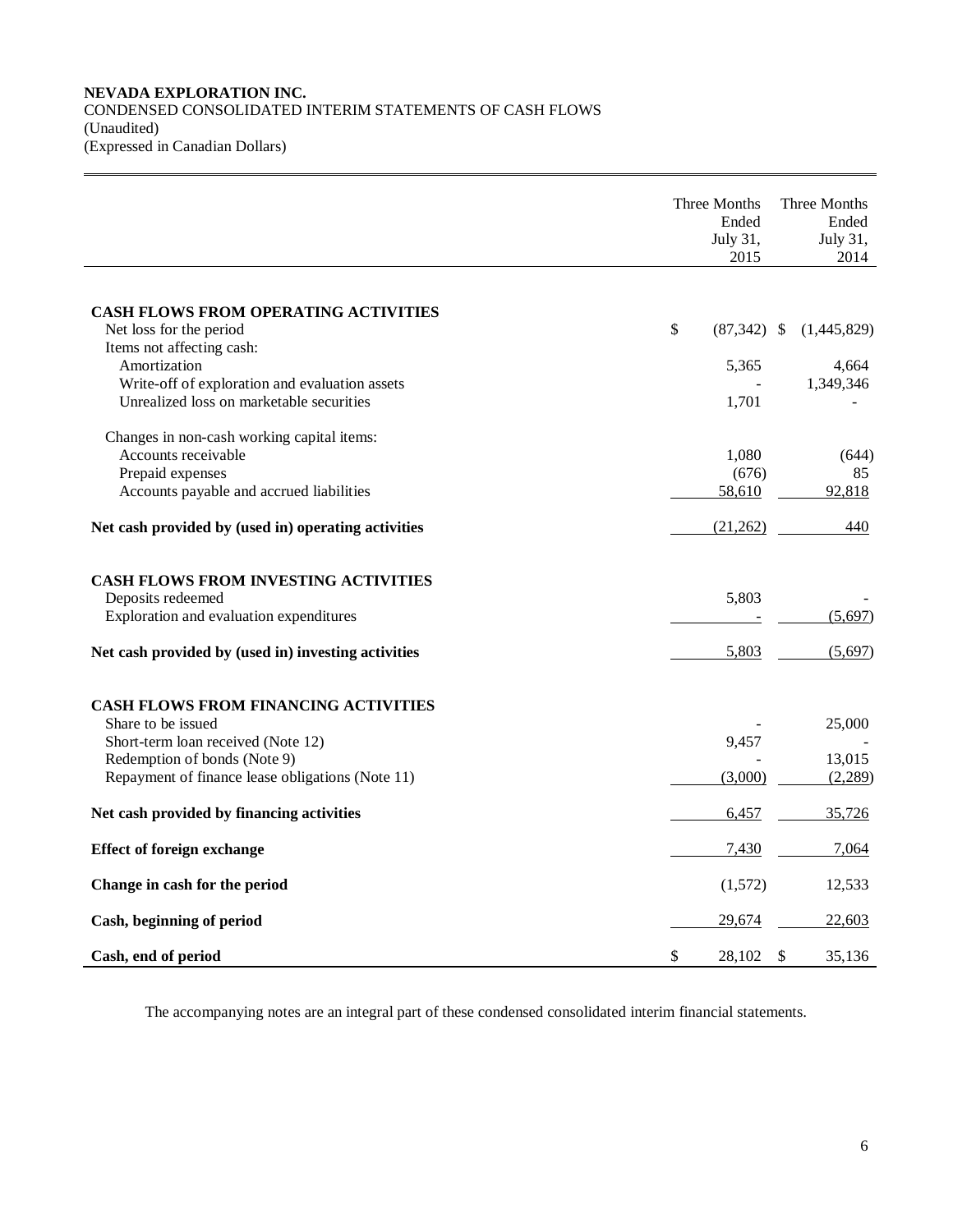**NEVADA EXPLORATION INC.**  NOTES TO THE CONDENSED CONSOLIDATED INTERIM FINANCIAL STATEMENTS (Unaudited) (Expressed in Canadian Dollars) July 31, 2015

### **1. NATURE OF OPERATIONS AND GOING CONCERN**

Nevada Exploration Inc. (the "Company" or "NGE") was incorporated on April 6, 2006 under the Canada Business Corporations Act and is in the business of acquiring and exploring mineral properties. On July 14, 2010, the Company amalgamated with its subsidiary 2107189 Ontario Inc. The Company has not yet determined whether its properties contain reserves that are economically recoverable. The amounts shown for mineral properties and related deferred exploration costs represent costs incurred to date and do not reflect present or future values. The recoverability of these capitalized costs is dependent upon the existence of economically recoverable reserves, the ability of the Company to obtain necessary financing to complete the development of those reserves, and future profitable production.

The Company is listed on the TSX Venture Exchange ("TSX-V") under the trading symbol "NGE" and the Company's head office is located at Suite 1500 - 885 West Georgia Street, Vancouver, BC V6C 3E8. The Company's registered and records office is located at 25th Floor, 700 W. Georgia St., Vancouver, BC V7Y 1B3.

These condensed consolidated interim financial statements are authorized for issue on behalf of the Board of Directors on September 29, 2015.

### Going concern

These condensed consolidated interim financial statements have been prepared in accordance with International Financial Reporting Standards ("IFRS") on a going concern basis that presumes the realization of assets and discharge of liabilities in the normal course of business. There are material uncertainties related to adverse conditions and events that cast substantial doubt on the Company's ability to continue as a going concern.

During the period ended July 31, 2015, the Company incurred a comprehensive income of \$ 194,029 (2014 – loss of  $$1,467,323)$  and as at that date, the Company had accumulated deficit of  $$14,480,492$  (April 30, 2015 – \$14,393,150), a working capital deficiency of \$537,389 (April 30, 2015 - \$441,835) and negative cash flows from operations of \$ 21,262 (2014 - positive cash flows of \$440). These factors create material uncertainties that may cast substantial doubt upon the Company's ability to continue as a going concern.

As is common with junior mining companies, the Company continues to seek capital through various means including the issuance of equity and/or debt to finance its on-going and planned exploration activities and to cover administrative costs.

In order to continue as a going concern and to meet its corporate objectives, the Company will require additional financing through debt or equity issuances or other available means. Although the Company has been successful in the past in obtaining financing, there is no assurance that it will be able to obtain adequate financing in the future or that such financing will be on terms advantageous to the Company.

Recovery of the carrying value of the mining claims and related deferred exploration expenditures are dependent upon the discovery of economically recoverable resources, the ability of the Company to develop necessary financing to continue exploration and development, the ability of the Company to secure and maintain title and beneficial interest in the properties, entering into agreements with others to explore and develop the properties and upon future profitable production or proceeds from disposition of such properties.

These condensed consolidated interim financial statements do not include any adjustments to the amounts and classification of assets and liabilities that might be necessary should the Company be unable to continue operations. Such adjustments would be material.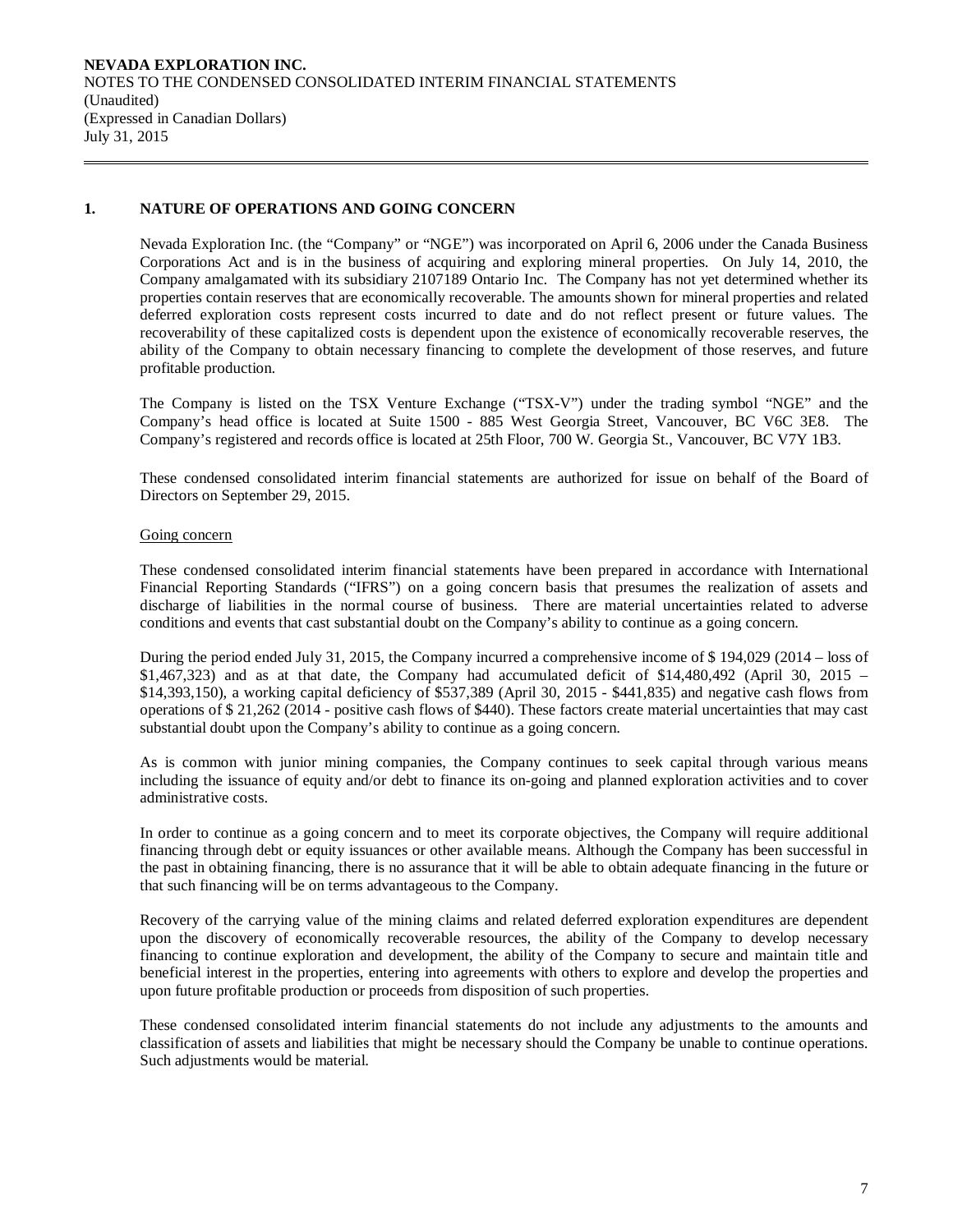### **2. SIGNIFICANT ACCOUNTING POLICIES**

#### **Basis of presentation**

On August 28, 2015, the Company's common shares were consolidated on the basis of one post-consolidated common share for every ten pre-consolidated common shares. The numbers of the shares presented in these consolidated financial statements have all been adjusted to reflect the impact of this share consolidation.

### **Statement of compliance**

These condensed consolidated interim financial statements have been prepared in accordance with IAS 34, *Interim Financial Reporting* ("IAS 34"), as issued by the International Accounting Standards Board ("IASB") and interpretations issued by the IFRS Interpretations Committee (IFRICs). Accordingly, they do not include all of the information required for full annual financial statements by International Financial Reporting Standards ("IFRS") for complete financial statements for year-end reporting purposes. These condensed consolidated interim financial statements should be read in conjunction with the Company's financial statements for the year ended April 30, 2015, which have been prepared in accordance with IFRS as issued by the IASB.

The accounting policies applied by the Company in these condensed consolidated interim financial statements are the same as those applied by the Company in its most recent annual audited consolidated financial statements as at and for the year ended April 30, 2015 as filed on SEDAR at [www.sedar.com](http://www.sedar.com/).

### **Basis of consolidation**

These condensed consolidated interim financial statements include the accounts of the Company and its whollyowned subsidiary Pediment Gold LLC. The financial statements of the Company's subsidiary have been consolidated from the date that control commenced. All inter-company balances and transactions, and income and expenses have been eliminated upon consolidation.

The financial statements include the financial statements of Nevada Exploration Inc. and its subsidiary listed in the following table:

| Name of Subsidiary | Country of<br>Incorporation | Functional<br>Currency | Ownership<br>Interest | Principal Activity         |
|--------------------|-----------------------------|------------------------|-----------------------|----------------------------|
| Pediment Gold LLC  | USA                         | US dollar              | 100%                  | <b>Exploration company</b> |

#### **Use of judgments and estimates**

The preparation of these condensed consolidated interim financial statements requires management to make certain estimates, judgments and assumptions that affect the reported amounts of assets and liabilities at the date of the financial statements and the reported revenues and expenses during the year.

Significant assumptions about the future and other sources of estimated uncertainty that management has made at the end of the reporting period, that could result in a material adjustment to the carrying amounts of assets and liabilities in the event that the actual results differ from assumptions made, relate to, but are not limited to, the following:

- i) the carrying value and the recoverability of exploration and evaluation assets;
- ii) the estimated useful lives of equipment and the related amortization;
- iii) impairment of equipment; and
- iv) valuation of share-based payments and warrants.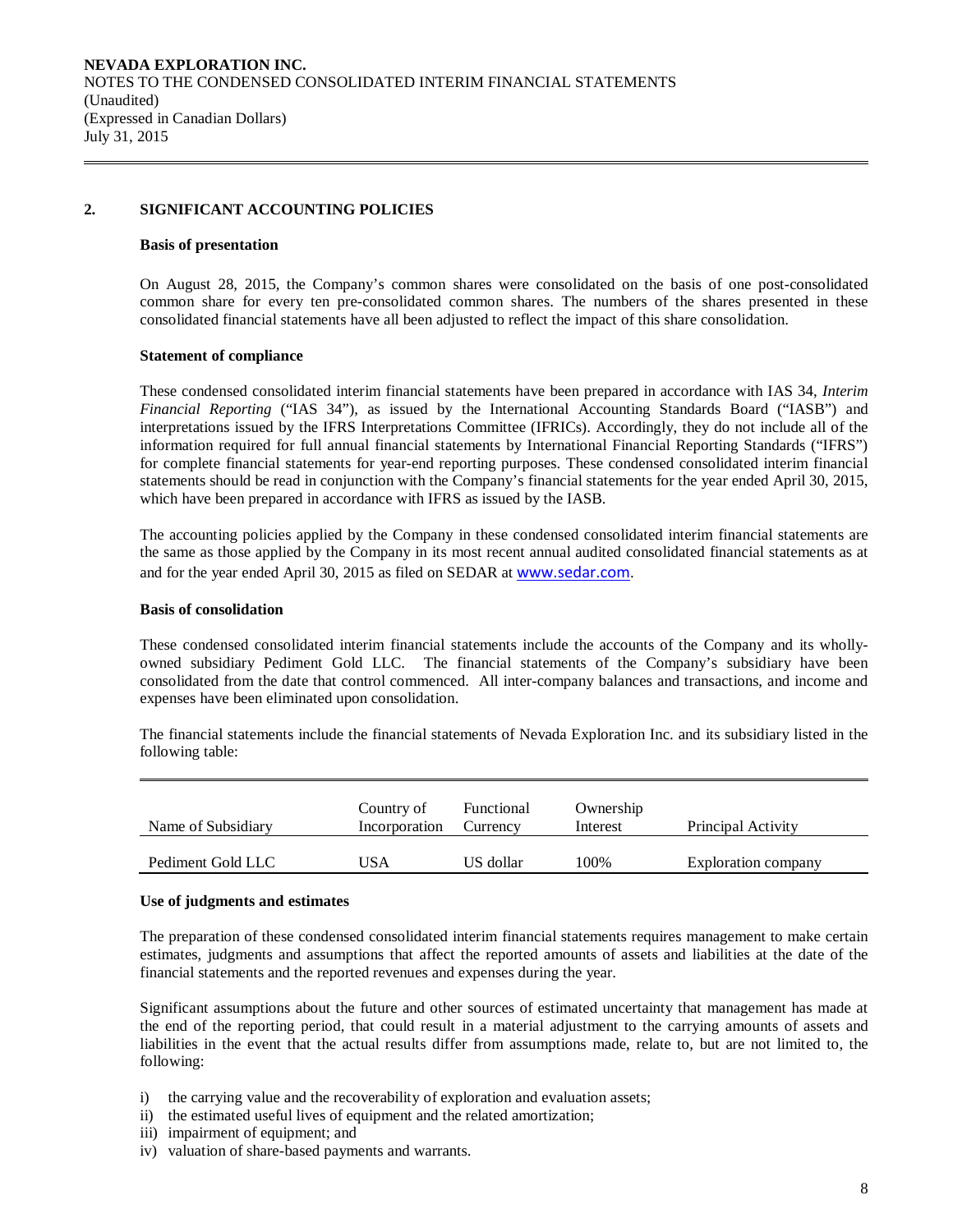#### **Functional and presentation currency**

These condensed consolidated interim financial statements are presented in Canadian dollars, which is the Company's functional currency. The functional currency of the Company's wholly-owned subsidiary Pediment Gold LLC is the US dollar.

### **Share issuance costs**

Professional fees, consulting fees and other costs that are directly attributable to financing transactions are charged to capital stock when the related shares are issued. If the financing is not completed share issue costs are charged to profit or loss.

### **Equipment**

Equipment is recorded at historical cost less accumulated amortization and impairment charges. Equipment is amortized on a straight-line basis over their estimated useful lives as follows:

| <b>Exploration equipment</b> | 5 to 7 years |
|------------------------------|--------------|
| <b>Vehicles</b>              | 5 years      |
| Computer equipment           | 3 years      |

The cost of replacing a piece of equipment is recognized in the carrying amount of the equipment if it is probable that the future economic benefits embodied within the part will flow to the Company and its cost can be measured reliably. The carrying amount of the replaced part is derecognized. The costs of the day-to-day servicing of the equipment are recognized in profit or loss as incurred.

### **Mineral properties – exploration and evaluation assets**

#### *Pre-exploration costs*

Pre-exploration costs are expensed in the period in which they are incurred unless it is considered probable that they will generate future economic benefits. The Company expenses all costs incurred prior to obtaining legal rights to a mineral property.

### *Exploration and evaluation expenditures*

Once the legal right to explore a property has been acquired, all costs related to the acquisition, exploration and evaluation of mineral properties are capitalized by property. These direct expenditures include such costs as license and property acquisition costs, materials used, surveying costs, exploratory drilling costs, payments made to contractors and amortization on equipment during the exploration phase. Costs not directly attributable to exploration and evaluation activities, including general administrative overhead costs, are expensed in the period in which they are incurred. Exploration and evaluation assets are recognized if the rights to the project are current and either (1) the expenditures are expected to be recovered through successful development and exploitation of the project, or alternatively by its sale, and (2) active and significant operations in, or in relation to, the projects are continuing.

When a project is deemed to no longer have commercially viable prospects to the Company, exploration and evaluation expenditures in respect of that project are deemed to be impaired. As a result, those exploration and evaluation expenditure costs, in excess of estimated recoveries, are written off to the statement of comprehensive loss/income.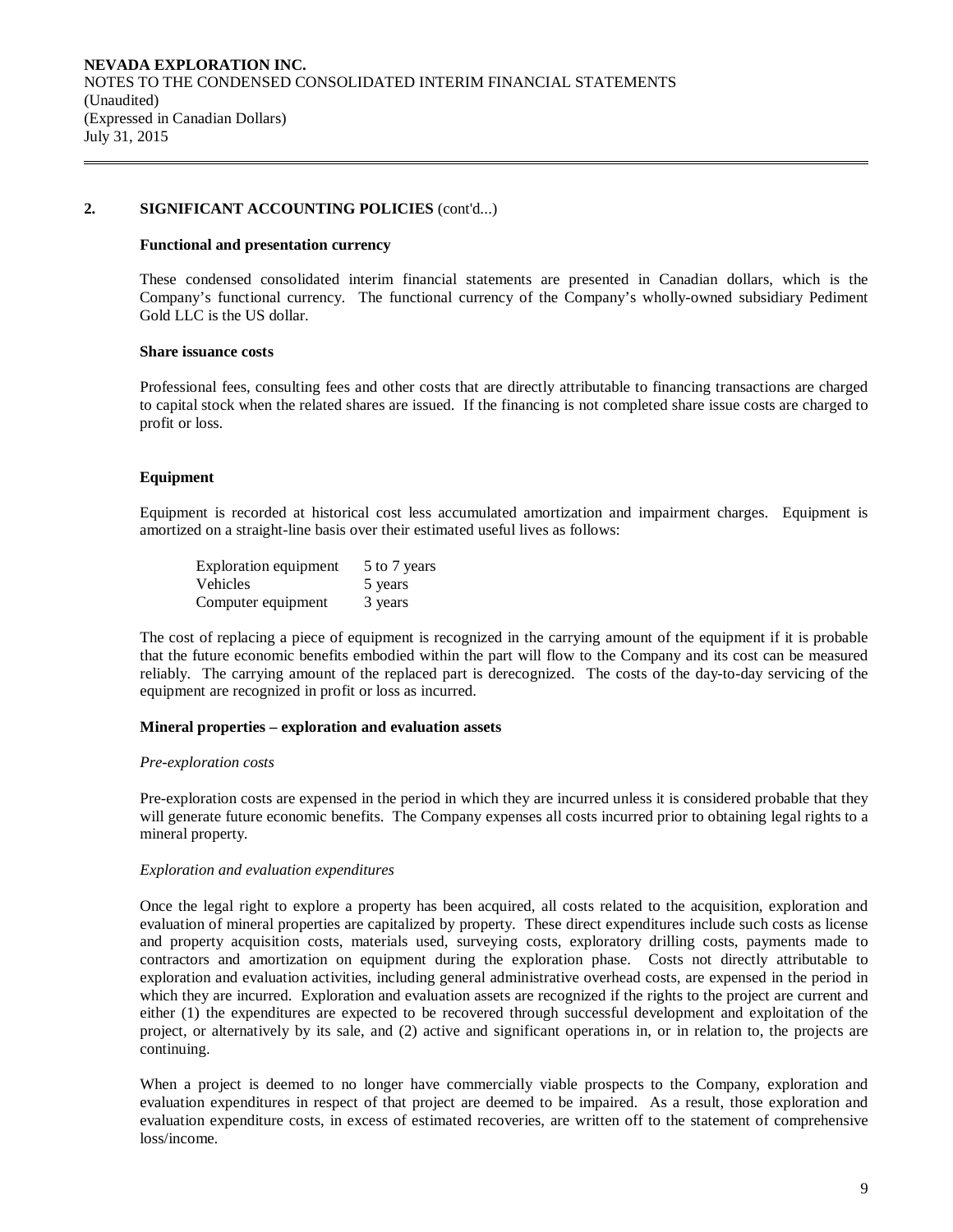#### **Mineral properties – exploration and evaluation assets** (cont'd...)

*Exploration and evaluation expenditures* (cont'd...)

The Company assesses exploration and evaluation assets for impairment when facts and circumstances suggest that the carrying amount of an asset may exceed its recoverable amount. As the Company acquires more information and data about a project, it may choose to focus its efforts on a smaller area within the project area and in such cases may choose to reduce the size of its land holdings at the project. Focusing efforts on a small area and reducing the size of the project accordingly does not necessarily result in impairment.

Once the technical feasibility and commercial viability of extracting the mineral resource has been determined, the property is considered to be a mine under development and is classified as "mines under construction." Exploration and evaluation assets are also tested for impairment before the assets are transferred to development properties.

#### *Title*

Ownership in a mineral property involves certain risk due to the difficulties in determining the validity of certain claims as well as the potential for problems arising from the frequently ambiguous conveyancing history characteristic of many mineral interests. The Company has investigated the ownership of its mineral properties and, to the best of its knowledge, ownership of interests are in good standing.

#### **Impairment**

At the end of each reporting date, the carrying amounts of the Company's long-lived assets are reviewed to determine whether there is any indication that those assets may be impaired. If such indication exists, the recoverable amount of the asset is estimated in order to determine the extent of the impairment, if any. In addition, capitalized exploration and evaluation assets are tested for impairment when technical feasibility and commercial viability of the related project is established.

Impairment is determined for an individual asset unless the asset does not generate cash inflows that are independent of those generated from other assets or group of assets, in which case, the individual assets are grouped together into cash generating units ("CGU's") for impairment purposes. The recoverable amount is the higher of fair value less costs of disposal and value in use. Fair value is the price that would be received to sell an asset or paid to transfer a liability in an ordinary transaction between market participants at the measurement date. In assessing value in use, the estimated future cash flows are discounted to their present value using a pre-tax discount rate that reflects current market assessments of the time value of money and the risks specific to the asset. If the recoverable amount of an asset is estimated to be less than its carrying amount, the carrying amount of the asset is reduced to its recoverable amount and the impairment loss is recognized in profit and loss for the period.

Where an impairment loss subsequently reverses, the carrying amount of the asset (or cash-generating unit) is increased to the revised estimate of its recoverable amount, but to an amount that does not exceed the carrying amount that would have been determined had no impairment loss been recognized for the asset (or cash-generating unit) in prior years. A reversal of an impairment loss is recognized immediately in profit or loss.

#### **Income taxes**

Income tax expense comprises current and deferred tax. Income tax is recognized in profit or loss except to the extent that it relates to items recognized directly in equity. Current tax expense is the expected tax payable on taxable income for the year, using tax rates enacted or substantively enacted at period end, adjusted for amendments to tax payable with regards to previous years.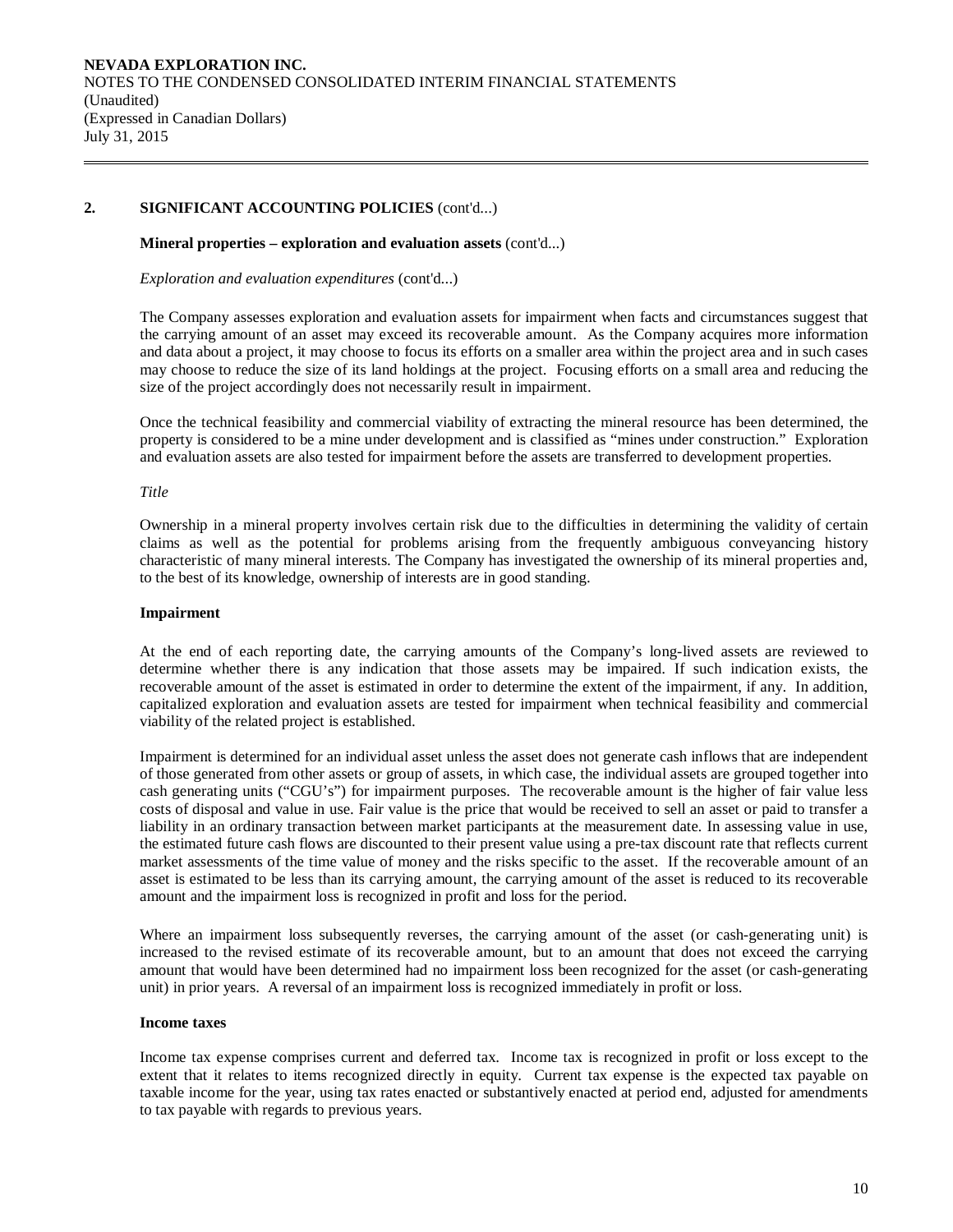### **Income taxes** (cont'd...)

Deferred taxes are recorded using the liability method, providing for temporary differences, between the carrying amounts of assets and liabilities for financial reporting purposes and the amounts used for taxation purposes. Temporary differences are not provided for relating to goodwill not deductible for tax purposes, the initial recognition of assets or liabilities that do not affect either accounting or taxable loss, or differences relating to investments in subsidiaries to the extent that they will probably not reverse in the foreseeable future. The amount of deferred tax provided is based on the expected manner of realization or settlement of the carrying amount of assets and liabilities, using tax rates enacted or substantively enacted at the statement of financial position date.

A deferred tax asset is recognized only to the extent that it is probable that future taxable profits will be available against which the asset can be utilized. To the extent that the Company does not consider it probable that a deferred tax asset will be recovered, it does not recognize that excess.

### **Provision for environmental rehabilitation**

The Company recognizes the fair value of a liability for the provision for environmental rehabilitation in the year in which it is incurred when a reliable estimate of fair value can be made. The carrying amount of the related longlived asset is increased by the same amount as the liability.

Changes in the liability for an asset retirement obligation due to the passage of time will be measured by applying an interest method of allocation. The amount will be recognized as an increase in the liability and an accretion expense in the consolidated statement of comprehensive loss. Changes resulting from revisions to the timing or the amount of the original estimate of undiscounted cash flows are recognized as an increase or a decrease to the carrying amount of the liability and the related long-lived asset. As at July 31, 2015 and April 30, 2015, the Company has not recorded any provision for environmental rehabilitation.

### **Warrants**

Proceeds from unit placements are allocated between shares and warrants issued according to their relative fair value. The relative fair value of the share component is credited to capital stock and the relative fair value of the warrant component is credited to warrants reserve. Upon exercise of warrants, consideration paid by the warrant holder together with the amount previously recognized in warrants reserve is recorded as an increase to capital stock. Upon expiration of warrants, the amount applicable to warrants expired is recorded as an increase to capital stock.

### **Basic and diluted loss per common share**

Basic loss per share is calculated by dividing the loss for the year by the weighted average number of common shares outstanding during the year.

Diluted loss per share is determined by adjusting the loss attributable to common shareholders by the weighted average number of common shares outstanding for the dilutive effect of options, warrants and similar instruments. Under this method the dilutive effect on loss per share is recognized on the use of the proceeds that could be obtained upon exercise of options, warrants and similar instruments. It assumes that the proceeds would be used to purchase common shares at the average market price during the year. As at July 31, 2015 and April 30, 2015, warrants and options outstanding are anti-dilutive.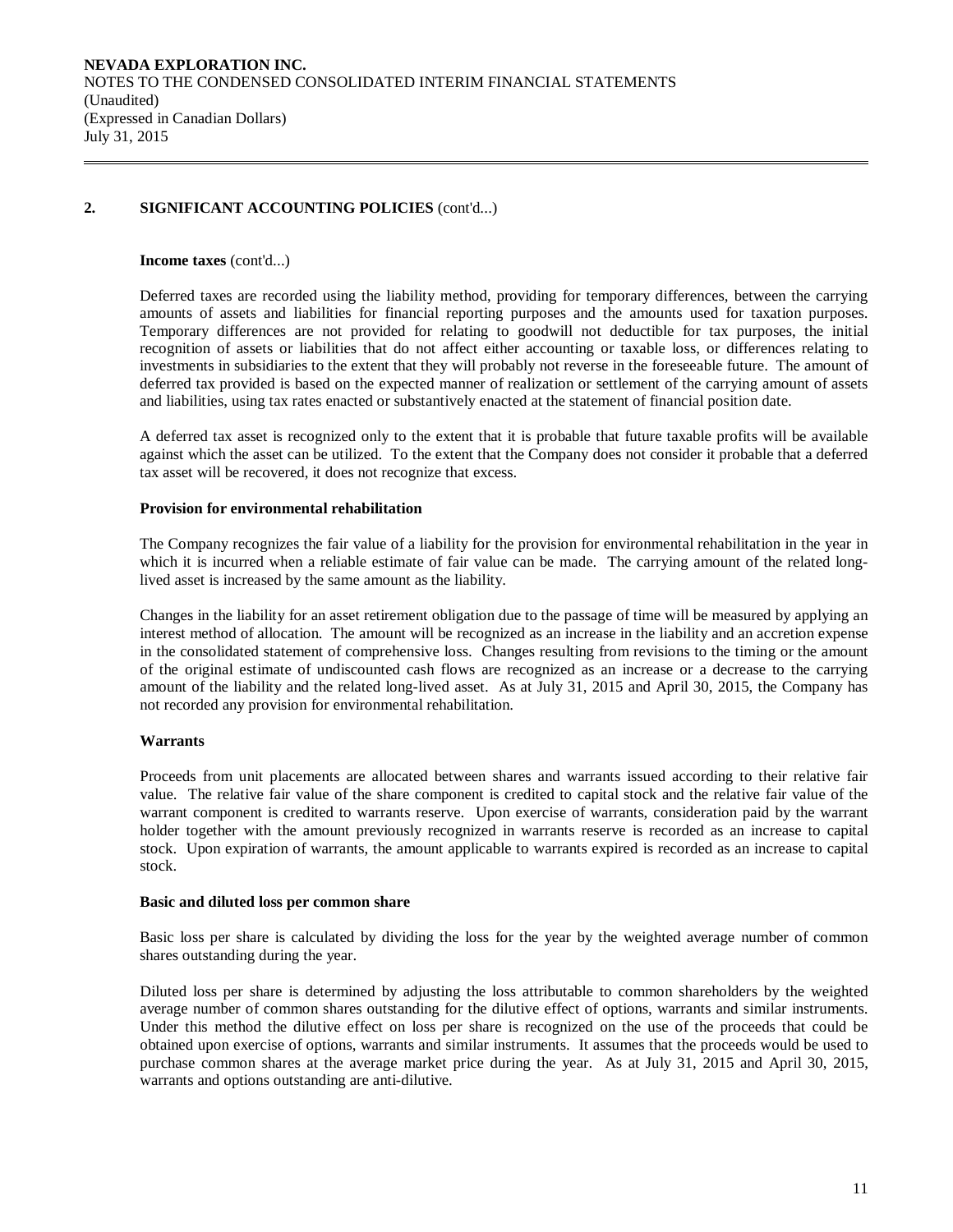#### **Share-based payments**

The Company grants stock options to acquire common shares of the Company to directors, officers, employees and consultants. An individual is classified as an employee when the individual is an employee for legal or tax purposes, or provides services similar to those performed by an employee.

The fair value of employee stock options are measured on the date of grant, using the Black-Scholes option pricing model, and is recognized over the vesting period. In situations where equity instruments are issued to nonemployees and some or all of the goods or services received by the entity as consideration cannot be reliably measured, they are measured at the fair value of the share-based payment consideration. Consideration paid for the shares on the exercise of stock options together with the fair value of the stock options previously recognized is credited to capital stock. When vested options are not exercised by the expiry date, the amount previously recognized in share-based payment is transferred to deficit. The Company estimates a forfeiture rate and adjusts the corresponding expense each period based on an updated forfeiture estimate.

### **Receivables**

Receivables are recorded at face value less any provisions for uncollectible amounts considered necessary.

### **Revenue recognition**

Project management and consulting revenue is recognized at the time the service is provided and collection is reasonably assured.

Option payments received by the Company for mineral properties not recorded in exploration and evaluation assets are recorded as income.

### **Foreign currencies**

Foreign currency transactions are initially recorded in the functional currency at the transaction date exchange rate. At closing date, monetary assets and liabilities denominated in a foreign currency are translated into the functional currency at the closing date exchange rate, and non-monetary assets and liabilities, at the historical rates. Exchange differences arising on the settlement of monetary items or on translating monetary items at different rates from those at which they are translated on initial recognition during the period or in previous consolidated financial statements are recognized in profit or loss.

For the purpose of presenting consolidated financial statements, the assets and liabilities of Pediment Gold LLC are expressed in Canadian dollars using the exchange rates prevailing at the end of the reporting period. Income and expense items are translated at the average exchange rates for the period, unless exchange rates fluctuated significantly during the period, in which case exchange rates at the dates of the transactions are used. Exchange differences are recognized in other comprehensive income and reported as currency translation reserve in equity.

Foreign exchange gains and losses arising from a monetary item receivable or payable to a foreign operation, the settlement of which is neither planned nor likely to occur in the foreseeable future and which in substance is considered to form a part of the net investment in the foreign operation, are recognized in foreign currency translation in the currency translation reserve.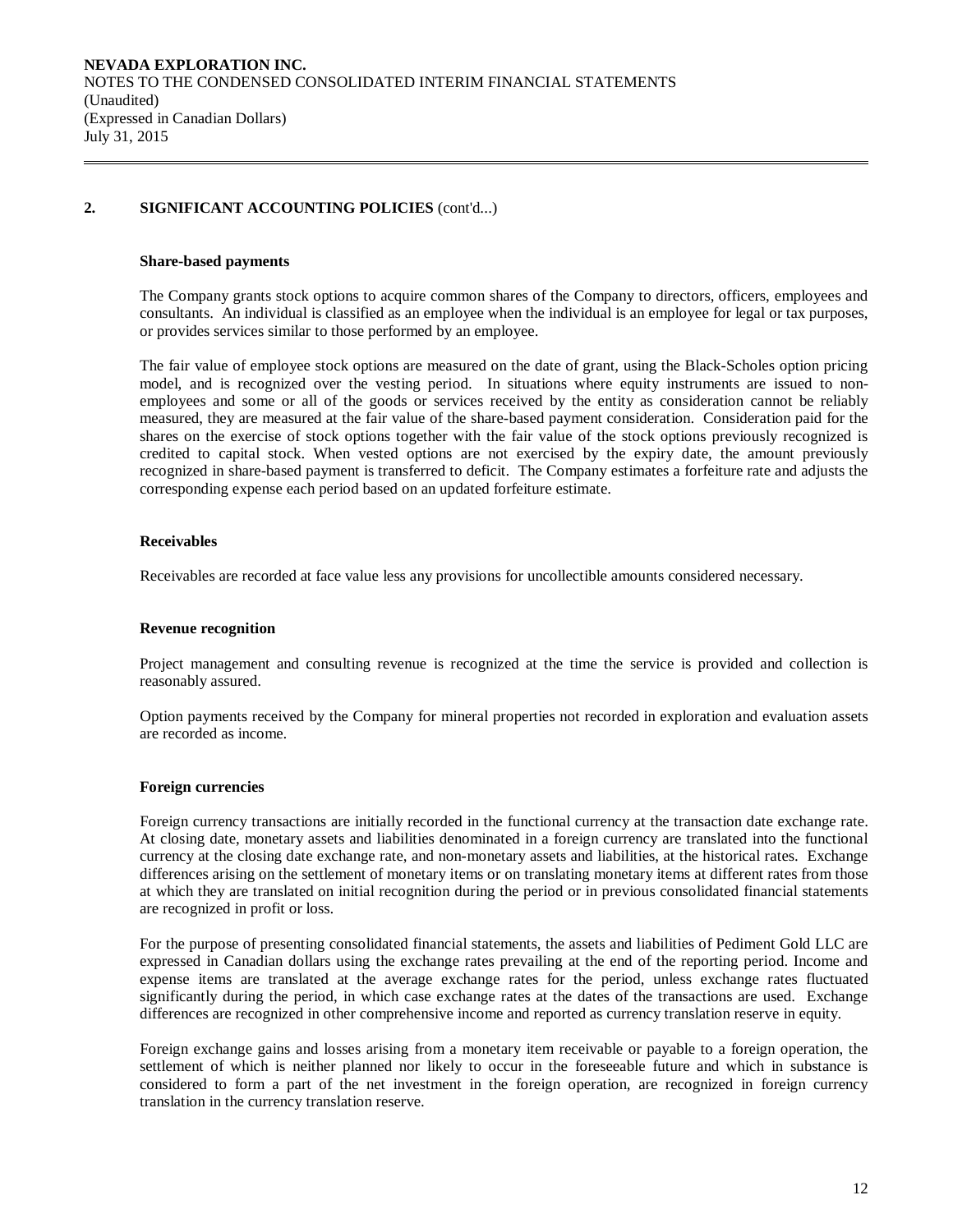#### **Financial instruments**

#### Financial assets

Financial assets are classified as into one of the following categories based on the purpose for which the asset was acquired. The Company's accounting policy for each category is as follows:

*Fair value through profit or loss ("FVTPL")* – This category comprises derivatives, or assets acquired or incurred principally for the purpose of selling or repurchasing in the near term. They are carried in the statement of financial position at fair value with changes in fair value recognized in profit or loss.

*Loans and receivables ("LAR") -* Loans and receivables are financial assets with fixed or determinable payments that are not quoted in an active market. Such assets are initially recognized at fair value plus any directly attributable transaction costs. Subsequent to initial recognition, loans and receivables are measured at amortized cost using the effective interest method, less any impairment losses.

*Held-to-maturity ("HTM") -* These assets are non-derivative financial assets with fixed or determinable payments and fixed maturities that the Company's management has the positive intention and ability to hold to maturity. These assets are measured at amortized cost using the effective interest method. If there is objective evidence that the asset is impaired, determined by reference to external credit ratings and other relevant indicators, the financial asset is measured at the present value of estimated future cash flows. Any changes to the carrying amount of HTM financial assets, including impairment losses, are recognized in profit or loss.

*Available-for-sale ("AFS") -* Non-derivative financial assets not included in the above categories are classified as available-for-sale. They are carried at fair value with changes in fair value recognized directly in equity. Investments in equity instruments classified as available-for-sale that do not have a quoted market price in an active market and whose fair value cannot be reliably measured are measured at cost. Where a decline in the fair value of an available-for-sale financial asset constitutes objective evidence of impairment and at disposal, the amount of the cumulative loss is removed from equity and recognized in profit or loss.

### Financial liabilities

Financial liabilities are classified into one of two categories, based on the purpose for which the liability was acquired. The Company's accounting policy for each category is as follows:

*Fair value through profit or loss ("FVTPL")* – This category comprises derivatives, or liabilities acquired or incurred principally for the purpose of selling or repurchasing in the near term. They are carried in the consolidated statement of financial position at fair value with changes in fair value recognized in profit or loss.

*Other financial liabilities ("OFL") -* This category includes amounts due to related parties, accounts payable and accrued liabilities and finance lease obligations, all of which are recognized at amortized cost.

| <b>Financial Instrument</b>                    | Classification |
|------------------------------------------------|----------------|
|                                                |                |
| Cash                                           | LAR            |
| Accounts receivable (excluding GST receivable) | LAR            |
| Deposits and bonds                             | LAR            |
| Accounts payable and accrued liabilities       | OFL            |
| Finance lease obligations                      | OFL            |
| Short-term demand loan                         | OFL            |
| Short term investments                         | <b>FVTPL</b>   |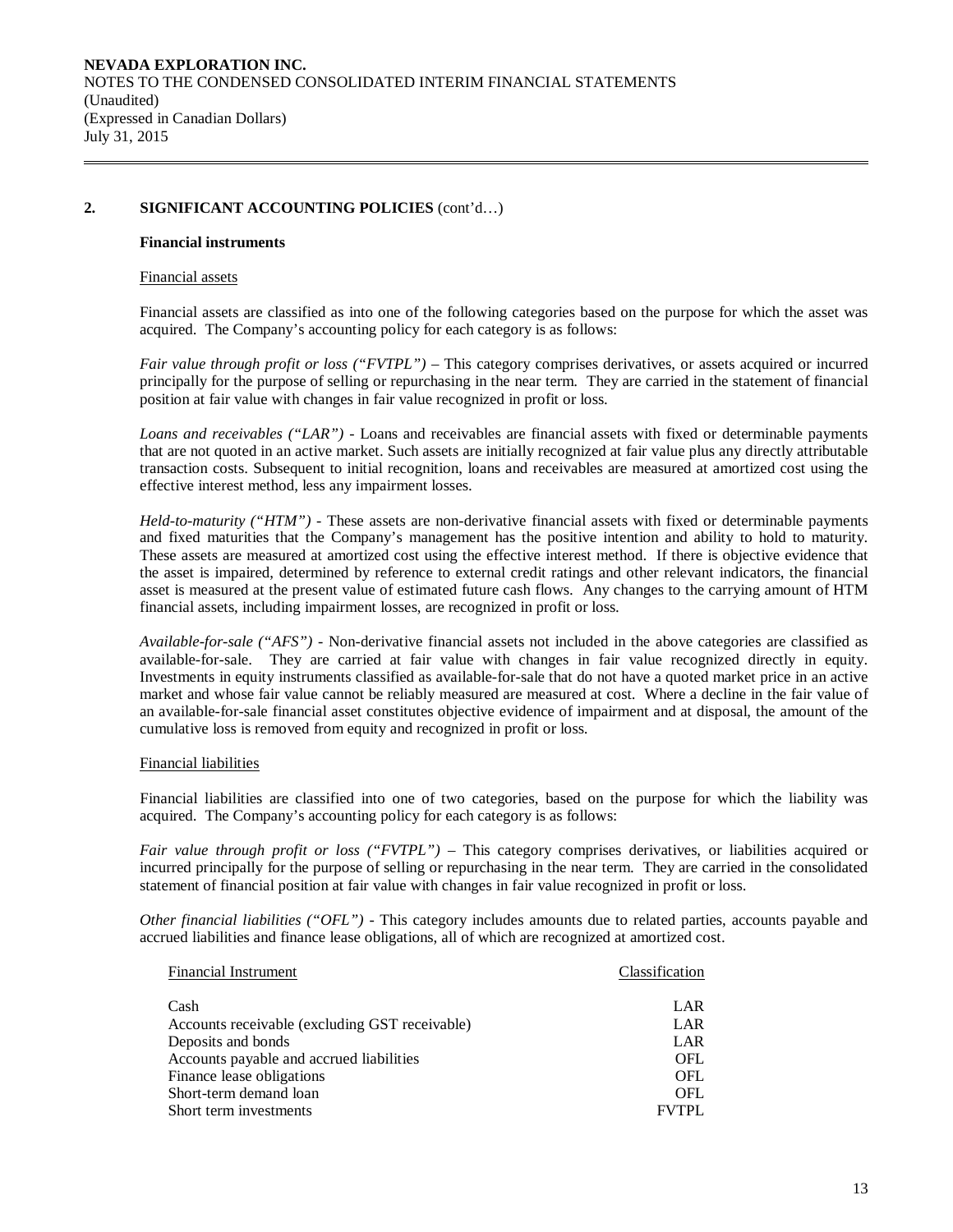### **Financial instruments** (cont'd…)

### Impairment

All financial assets except for those at FVTPL, are subject to review for impairment at least at each reporting date. Financial assets are impaired when there is any objective evidence that the estimated cash flows of a financial asset or group of financial assets are negatively impacted. Evidence of impairment could include:

- significant financial difficulty of the issuer or counterparty; or
- default or delinquency in interest or principal payments by the borrower; or
- it becomes probable that the borrower will enter into bankruptcy or financial reorganization.

The carrying amount of the financial asset is directly reduced by any impairment loss.

### **Provisions**

A provision is recognized if, as a result of a past event, the Company has a present legal or constructive obligation that can be estimated reliably, and it is probable that an outflow of economic benefits will be required to settle the obligation. Provisions are determined by discounting the future cash flows at a pre-tax rate that reflects current market assessments of the time value of money and the risks specific to the liability. Provisions are not recognized for future operating losses.

### **Leases**

Leases that transfer substantially all of the benefits and risks of ownership of the assets to the Company are accounted for as finance lease obligations. At the time the finance lease obligation is entered into, an asset is recorded together with the related obligation. Assets under finance lease obligations are depreciated over their estimated useful lives.

### **New Accounting Standards and Amendments to Existing Standards**

There were no new and amended standards that became effective for the Company's April 30, 2016 reporting period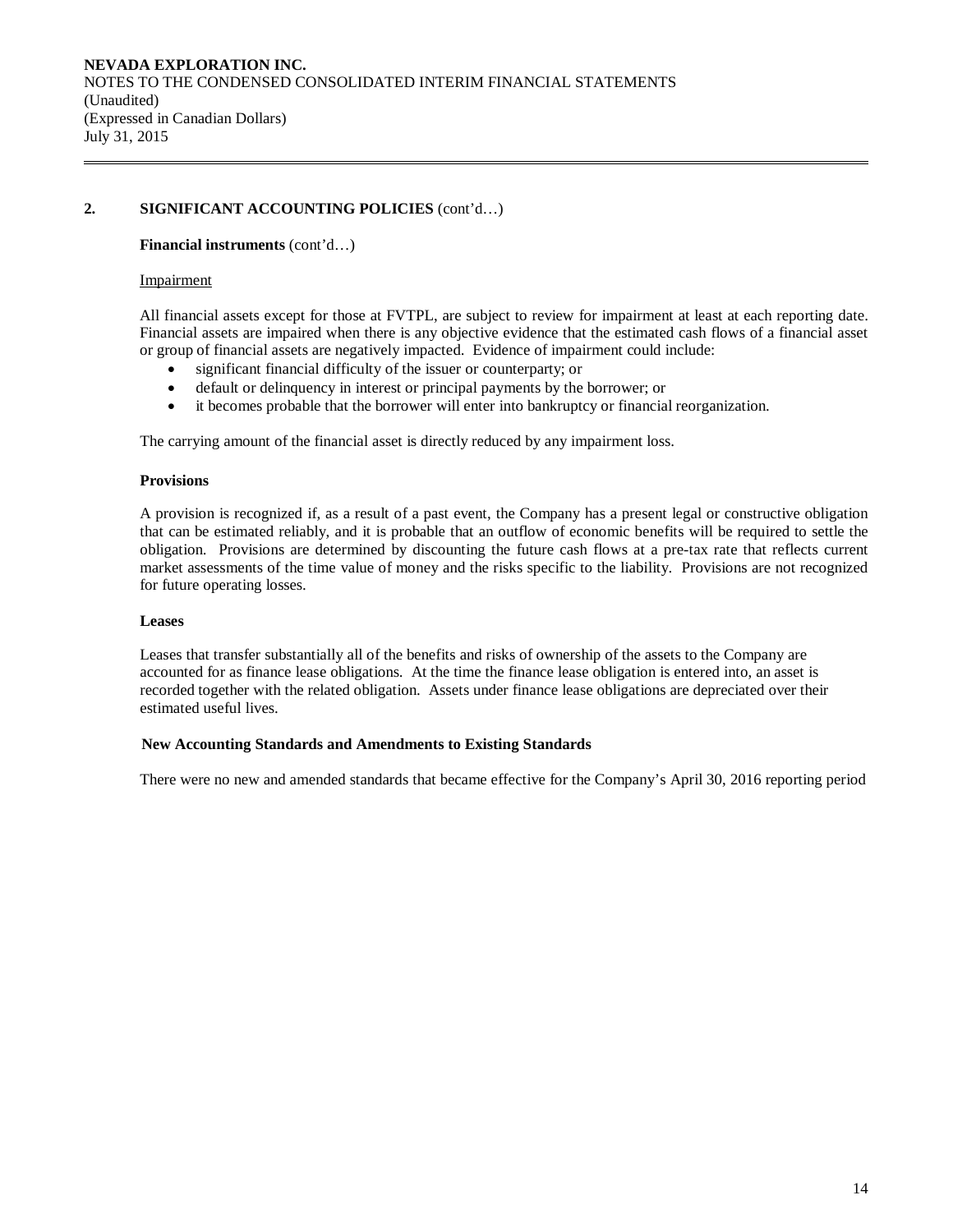### **New Accounting Standards and Amendments to Existing Standards** (cont'd…)

New or revised standards and amendments to existing standards not yet effective

The Company has not applied the following new or revised standards and amendments that have been issued but are not yet effective for the Company's April 30, 2016 reporting period:

• New standard IFRS 9, *Financial Instruments*, classification and measurement is the first part of a new standard on classification and measurement of financial assets that will replace IAS 39, "Financial Instruments: Recognition and Measurement." IFRS 9 has two measurement categories: amortized cost and fair value. All equity instruments are measured at fair value. A debt instrument is at amortized cost only if the entity is holding it to collect contractual cash flows and the cash flows represent principal and interest. Otherwise it is at fair value through profit and loss. This standard is effective for years beginning on or after January 1, 2018. The new standard is expected to have minimal impact on the Company's financial statements.

The Company plans to adopt these standards as soon as they become effective for the Company's reporting period.

### **3. ACCOUNTS RECEIVABLE**

The Company's receivables arise from two main sources: Goods and Services Tax ("GST") receivable due from Canadian government taxation authorities and trade accounts receivable. These are broken down as follows:

|                |   | July 31,<br>2015 |   | April 30,<br>2015 |
|----------------|---|------------------|---|-------------------|
| GST receivable |   | 3,569            |   | 4,649             |
| Total          | S | 3,569            | S | 4,649             |

### **4. PREPAID EXPENSES**

The prepaid expenses for the Company are as follows:

|                                         | July 31.<br>2015 | April 30,<br>2015 |
|-----------------------------------------|------------------|-------------------|
| Security deposit for rental of premises | 8.642            | 7,948             |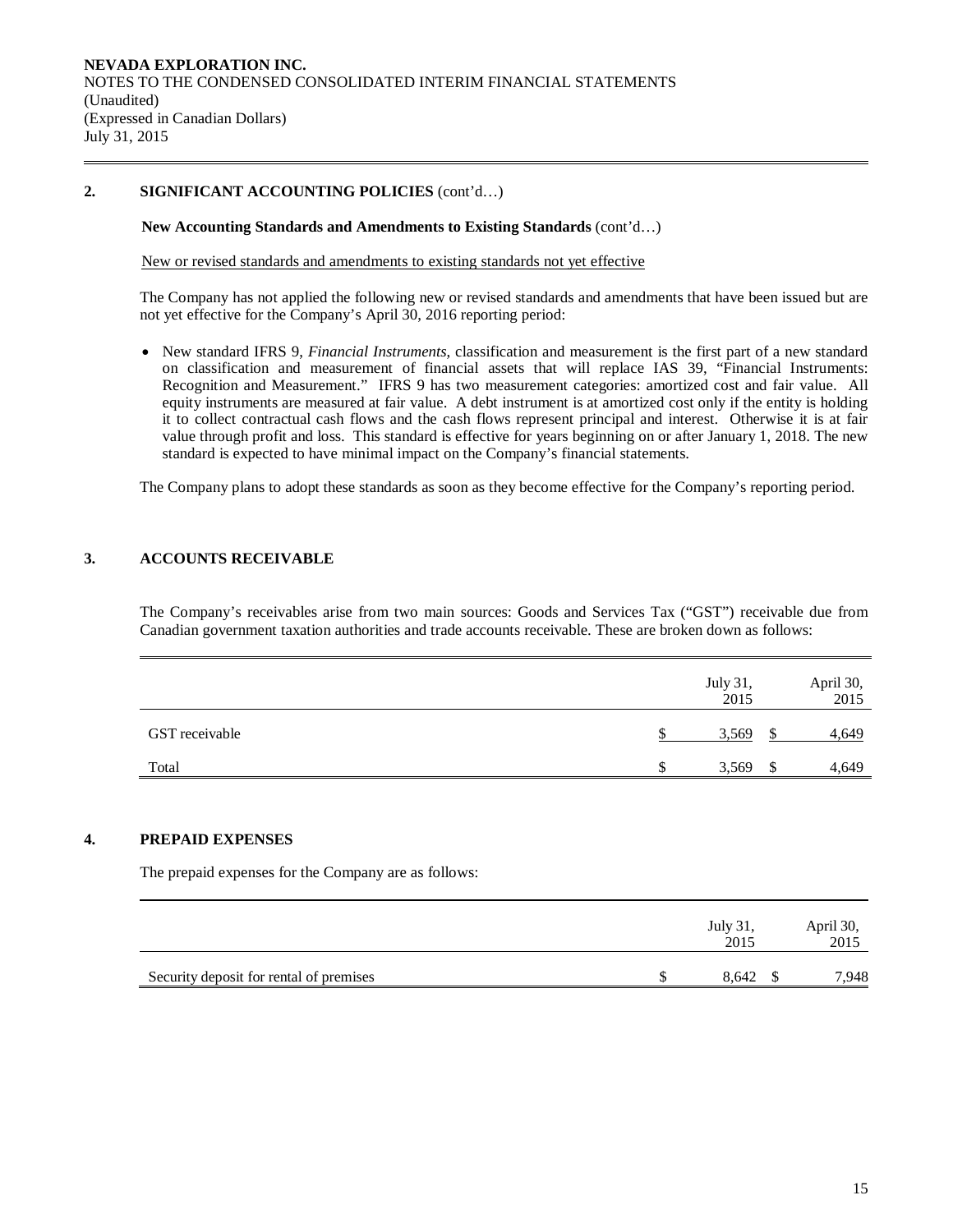# **5. SHORT TERM INVESTMENTS**

|                                      |               |              | July 31,<br>2015      | April 30,<br>2015     |
|--------------------------------------|---------------|--------------|-----------------------|-----------------------|
|                                      | <b>Number</b> | Cost         | <b>Carrying Value</b> | <b>Carrying Value</b> |
| Spruce Ridge Resources Ltd. - Shares | 170,068       | \$<br>25,000 | \$<br>3,401           | 5,102                 |

During the period ended July 31, 2015, the Company revalued the shares based on the market price at July 31, 2015 resulting in an unrealized loss of \$1,701 (2014 – loss of \$nil).

### **6. RELATED PARTY TRANSACTIONS**

During the period ended July 31, 2015, the Company:

i) paid or accrued \$12,920 in professional fees to a firm in which the Chief Financial Officer of the Company is a partner;

During the period ended July 31, 2014, the Company:

i) paid or accrued \$13,000 in professional fees to a firm in which the Chief Financial Officer of the Company is a partner.

The amounts included in accounts payable and accrued liabilities which are due to related parties are as follows:

|                                                                                                               | July 31,<br>2015  | April 30,<br>2015 |
|---------------------------------------------------------------------------------------------------------------|-------------------|-------------------|
| Due to a firm of which the Chief Financial Officer is a partner<br>Due to management of the Company (Note 15) | 78,768<br>285,762 | 65,848<br>25,292  |
|                                                                                                               | 364,530           | 91.143            |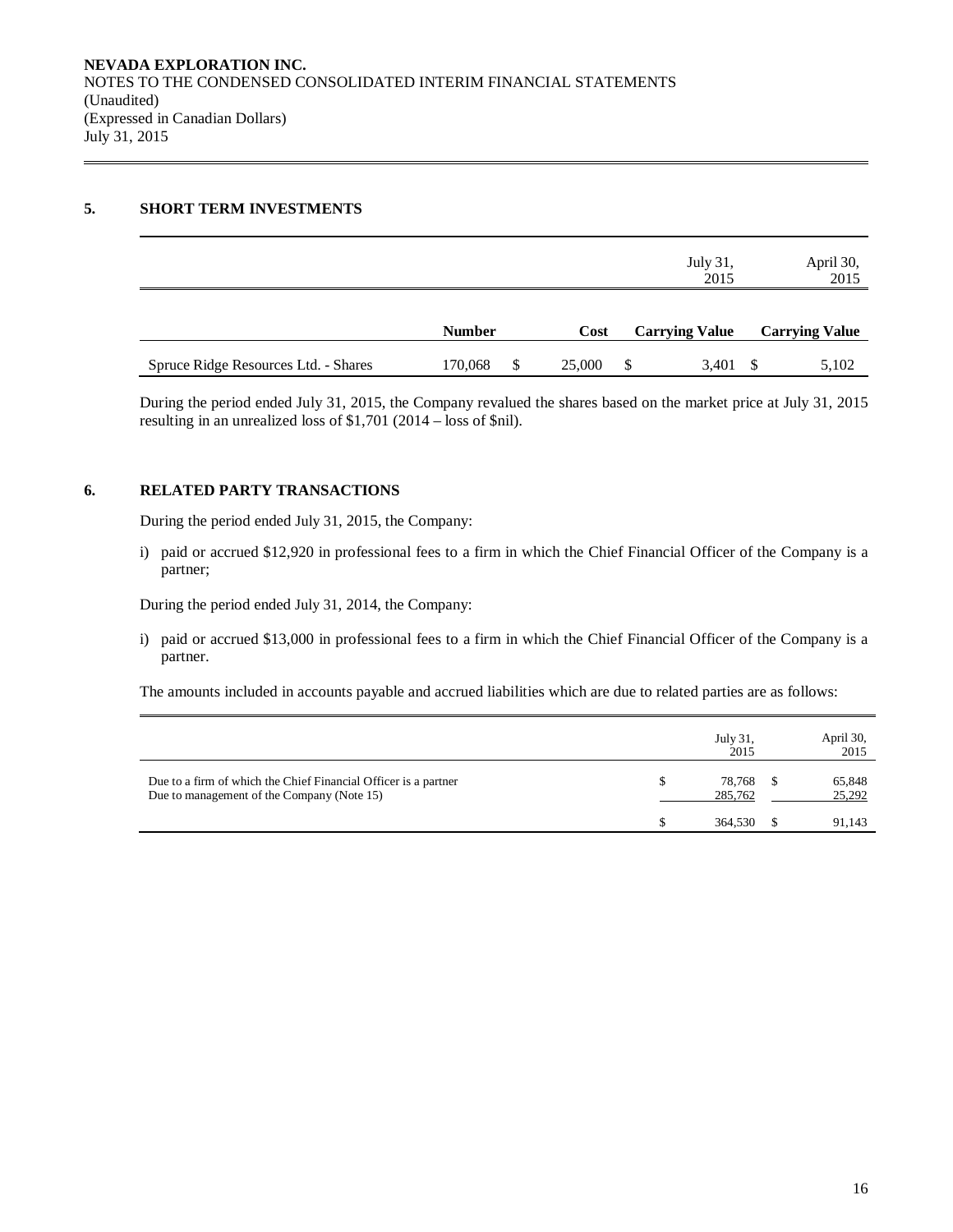# **7. EQUIPMENT**

Included in computer equipment as at July 31, 2015 is a database under construction with a cost of \$82,195 (2014 - \$82,195). The database is on hold pending review of costs. No amortization has been taken on this computer equipment in the current period.

| Vehicles                   |                                                                                               | Exploration<br>equipment   |                                                                                                                       | Computer<br>equipment      |                                                                                                           | Total                      |
|----------------------------|-----------------------------------------------------------------------------------------------|----------------------------|-----------------------------------------------------------------------------------------------------------------------|----------------------------|-----------------------------------------------------------------------------------------------------------|----------------------------|
|                            |                                                                                               |                            |                                                                                                                       |                            |                                                                                                           |                            |
|                            |                                                                                               |                            |                                                                                                                       |                            |                                                                                                           | 378,925                    |
|                            |                                                                                               |                            |                                                                                                                       |                            |                                                                                                           | (3,722)                    |
|                            |                                                                                               |                            |                                                                                                                       |                            |                                                                                                           | 38,031                     |
|                            |                                                                                               |                            |                                                                                                                       |                            |                                                                                                           |                            |
| \$<br>93,234               | \$                                                                                            | 179,887                    | \$                                                                                                                    | 140,113                    | \$                                                                                                        | 413,234                    |
|                            |                                                                                               |                            |                                                                                                                       |                            |                                                                                                           |                            |
| 7,852                      |                                                                                               | 15.150                     |                                                                                                                       | 11.800                     |                                                                                                           | 34,802                     |
|                            |                                                                                               |                            |                                                                                                                       |                            |                                                                                                           |                            |
|                            |                                                                                               |                            |                                                                                                                       |                            |                                                                                                           | 448,036                    |
|                            |                                                                                               |                            |                                                                                                                       |                            |                                                                                                           |                            |
|                            |                                                                                               |                            |                                                                                                                       |                            |                                                                                                           | 234,065                    |
|                            |                                                                                               |                            |                                                                                                                       |                            |                                                                                                           | (3,722)                    |
|                            |                                                                                               |                            |                                                                                                                       |                            |                                                                                                           | 19,832                     |
|                            |                                                                                               |                            |                                                                                                                       |                            |                                                                                                           | 24,416                     |
|                            |                                                                                               |                            |                                                                                                                       |                            |                                                                                                           |                            |
| \$<br>55,416               | \$                                                                                            | 175,333                    | \$                                                                                                                    | 43,842                     | \$                                                                                                        | 274,591                    |
|                            |                                                                                               |                            |                                                                                                                       |                            |                                                                                                           |                            |
|                            |                                                                                               |                            |                                                                                                                       |                            |                                                                                                           | 5,365                      |
|                            |                                                                                               |                            |                                                                                                                       |                            |                                                                                                           | 23,402                     |
|                            |                                                                                               |                            |                                                                                                                       |                            |                                                                                                           |                            |
|                            |                                                                                               |                            |                                                                                                                       |                            |                                                                                                           | 303,358                    |
|                            |                                                                                               |                            |                                                                                                                       |                            |                                                                                                           |                            |
|                            |                                                                                               |                            |                                                                                                                       |                            |                                                                                                           | 138,643                    |
| \$<br>38,075               | \$                                                                                            | 4,320                      | \$                                                                                                                    |                            | \$                                                                                                        | 144,678                    |
| \$<br>\$<br>\$<br>\$<br>\$ | 84,702<br>8,532<br>101,086<br>40,529<br>10,297<br>4,590<br>2.786<br>4,809<br>63,011<br>37,818 | \$<br>\$<br>\$<br>\$<br>\$ | 166,932<br>(3,722)<br>16,677<br>195,037<br>160,727<br>(3,722)<br>2,169<br>16,159<br>586<br>14,798<br>190,717<br>4,554 | \$<br>\$<br>\$<br>\$<br>\$ | 127,291<br>12,822<br>151,913<br>32,809<br>7,366<br>3,667<br>1,993<br>3,795<br>49,630<br>96,271<br>102,283 | \$<br>\$<br>\$<br>\$<br>S. |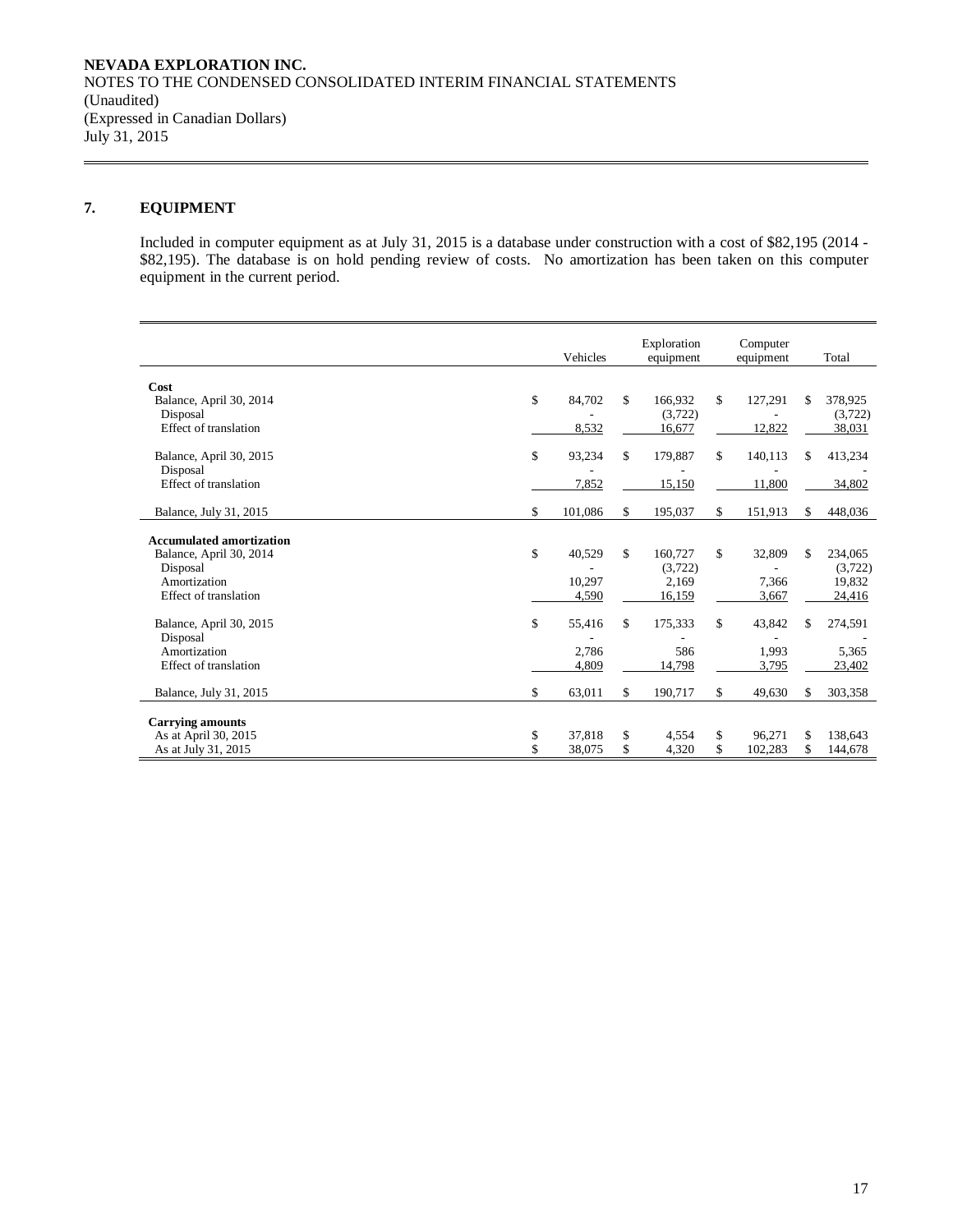# **NEVADA EXPLORATION INC.**

NOTES TO THE CONDENSED CONSOLIDATED INTERIM FINANCIAL STATEMENTS (Unaudited) (Expressed in Canadian Dollars) July 31, 2015

# **8. EXPLORATION AND EVALUATION ASSETS**

For the period ended July 31, 2015:

|                                             | <b>GV</b>    |     | <b>SGV</b> |   | KC          |    | HP        |               | AW        |              | <b>TOTAL</b> |
|---------------------------------------------|--------------|-----|------------|---|-------------|----|-----------|---------------|-----------|--------------|--------------|
| <b>Acquisition costs</b>                    |              |     |            |   |             |    |           |               |           |              |              |
| Balance - May 1, 2015<br>$Additions - cash$ | \$<br>26,402 | -S  | 111,513    |   | \$1,071,126 | -S | 120,804   | <sup>\$</sup> | 277,848   | <sup>S</sup> | 1,607,693    |
| Additions – shares                          |              |     |            |   |             |    |           |               |           |              |              |
| Effect of translation                       | 2,224        |     | 9,391      |   | 90,208      |    | 10,174    |               | 23,400    |              | 135,397      |
| Balance – end of period                     | 28,626       |     | 120,904    |   | 1,161,334   |    | 130,978   |               | 301,248   |              | 1,743,090    |
| <b>Exploration costs</b>                    |              |     |            |   |             |    |           |               |           |              |              |
| Balance – May 1, 2015                       | 319          |     |            |   | 90,321      |    | 968,572   |               | 775,118   |              | 1,834,330    |
| Geological<br>Travel                        |              |     |            |   |             |    |           |               |           |              |              |
| Effect of translation                       | 25           |     |            |   | 7,607       |    | 81,571    |               | 65,279    |              | 154,482      |
| Balance – end of period                     | 344          |     |            |   | 97,928      |    | 1,050,143 |               | 840,397   |              | 1,988,812    |
| <b>Total costs – July 31, 2015</b>          | 28,970       | \$. | 120,904    | S | 1,259,262   | S. | 1,181,121 | S             | 1,141,645 | SS.          | 3,731,902    |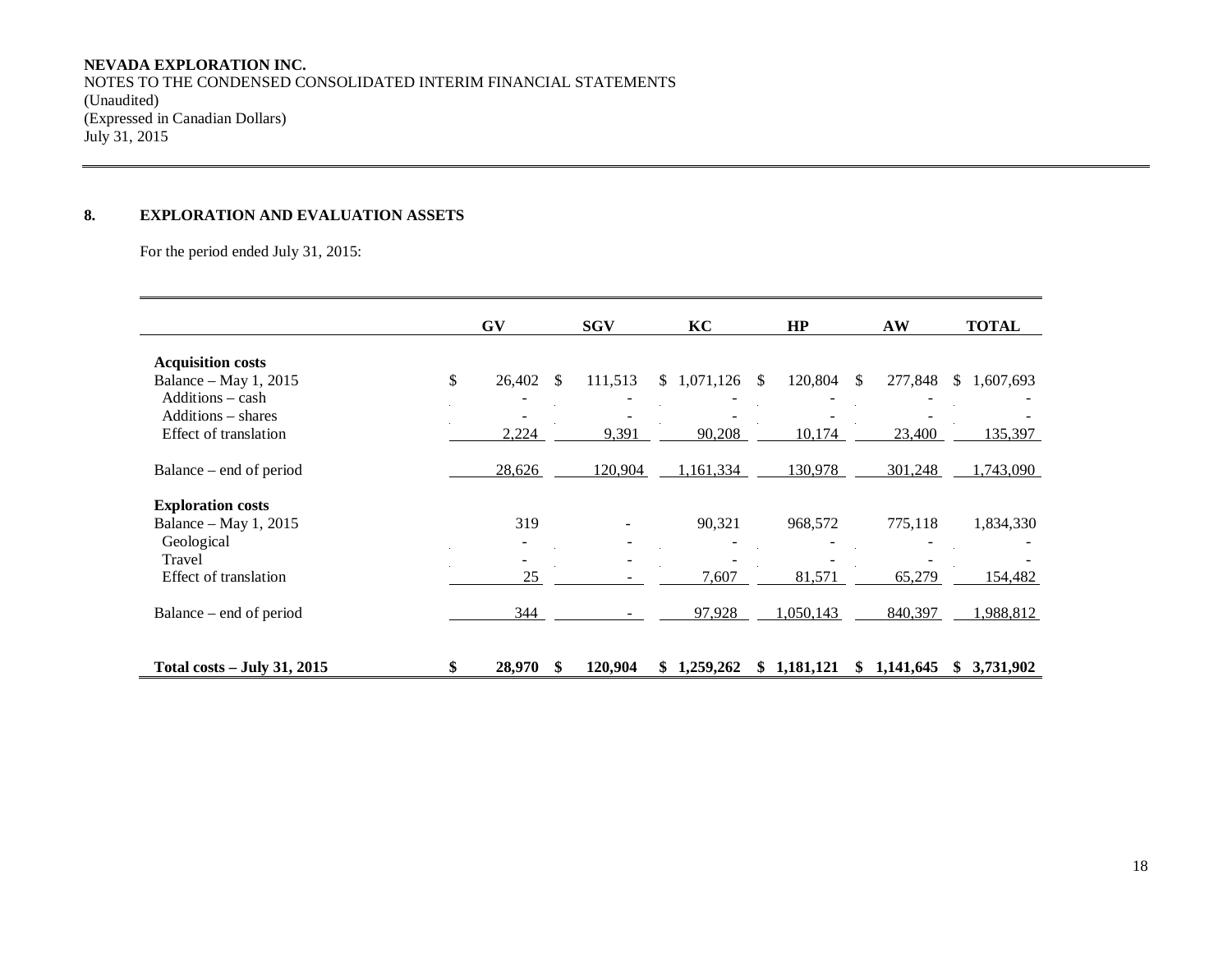# **NEVADA EXPLORATION INC.**

NOTES TO THE CONDENSED CONSOLIDATED INTERIM FINANCIAL STATEMENTS (Unaudited) (Expressed in Canadian Dollars) July 31, 2015

# **8. EXPLORATION AND EVALUATION ASSETS** (cont'd…)

For the year ended April 30, 2015:

|                              | <b>GV</b>    |    | <b>SGV</b> |     | KC          |     | HP        |    | AW             |               | <b>FJ</b>   | <b>TOTAL</b>     |
|------------------------------|--------------|----|------------|-----|-------------|-----|-----------|----|----------------|---------------|-------------|------------------|
| <b>Acquisition costs</b>     |              |    |            |     |             |     |           |    |                |               |             |                  |
| Balance – May 1, 2014        | \$<br>$\sim$ | \$ | 67,531     | \$. | 927,347     | \$. | 109,247   | -S | 239,373        | <sup>\$</sup> | 235,790     | 1,579,288<br>\$. |
| Additions - cash             | 23,997       |    | 33,824     |     | 38,211      |     | 553       |    | 13,166         |               |             | 109,751          |
| Additions – shares           |              |    |            |     | 8,000       |     |           |    |                |               |             | 8,000            |
| Effect of translation        | 2,405        |    | 10,158     |     | 97,568      |     | 11,004    |    | 25,309         |               | (1,203)     | 145,241          |
| Balance – end of year        | 26,402       |    | 111,513    |     | 1,071,126   |     | 120,804   |    | 277,848        |               | 234,587     | 842,280          |
| <b>Exploration costs</b>     |              |    |            |     |             |     |           |    |                |               |             |                  |
| Balance – May 1, 2014        |              |    |            |     | 82,116      |     | 875,087   |    | 702,957        |               | 1,120,477   | 2,780,637        |
| Geological                   |              |    |            |     |             |     | 5,259     |    | 1,556          |               |             | 6,815            |
| Travel                       | 291          |    |            |     |             |     |           |    |                |               |             | 291              |
| Effect of translation        | 28           |    |            |     | 8,205       |     | 88,226    |    | 70,605         |               | (5,718)     | 161,346          |
| Balance – end of year        | 319          |    |            |     | 90,321      |     | 968,572   |    | 775,118        |               | 1,114,759   | 2,949,089        |
| Write-off of property        |              |    |            |     |             |     |           |    |                |               | (1,349,346) | (1,349,346)      |
| Total costs - April 30, 2015 | 26,721       | S  | 111,513    |     | \$1,161,447 | \$  | 1,089,376 | S  | $1,052,966$ \$ |               |             | 3,442,023<br>SS. |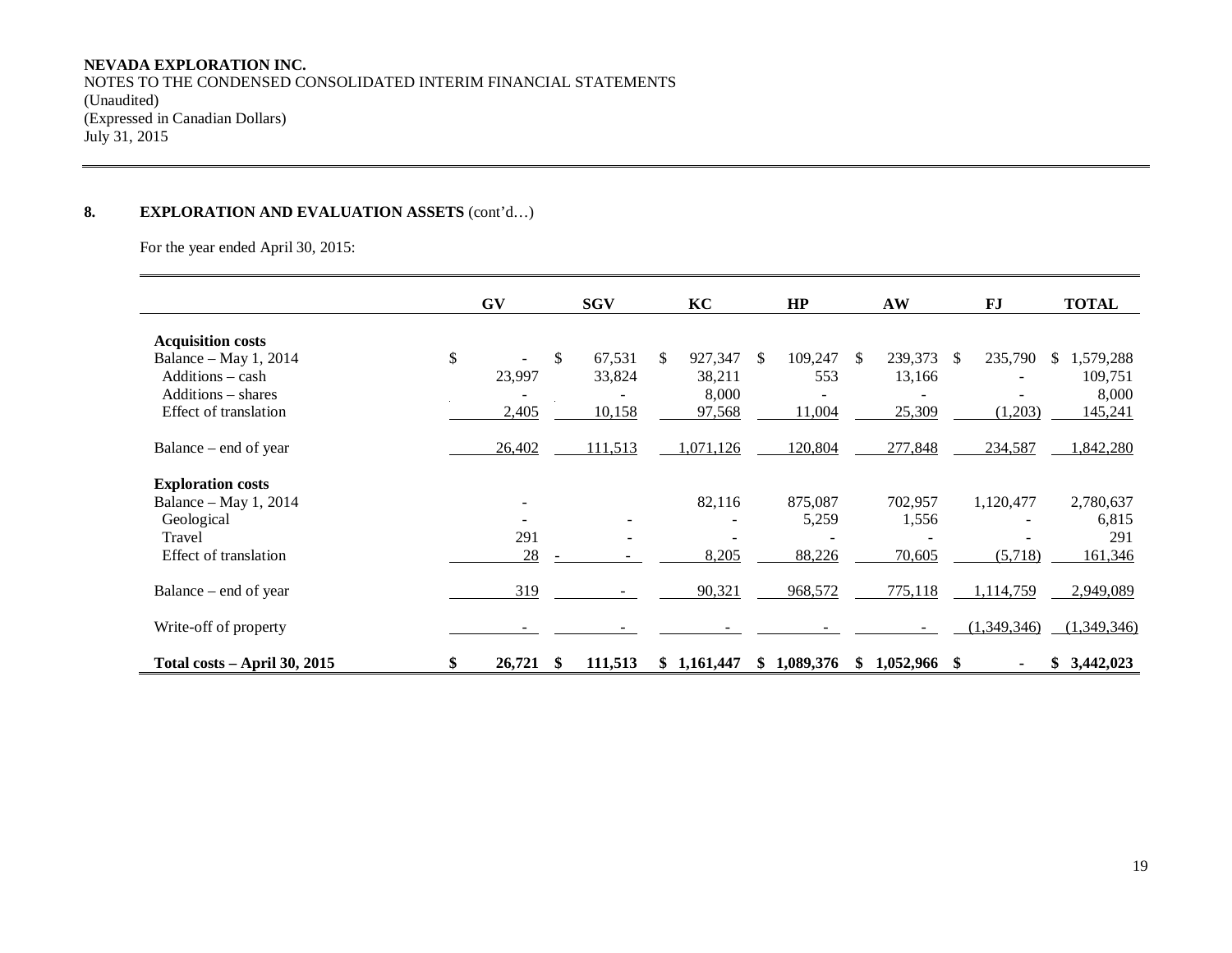### **8. EXPLORATION AND EVALUATION ASSETS** (cont'd….)

### **Grass Valley Project (GV)**

As at July 31, 2015, the Company's Grass Valley Project consists of 452 (April 30, 2015 - 452) unpatented mining claims held directly by the Company covering approximately  $37.6 \text{ km}^2$  (April 30, 2015 - 37.6 km<sup>2</sup>).

### **South Grass Valley (SGV)**

As at July 31, 2015, the Company's South Grass Valley Project consists of 185 (April 30, 2015 - 185) unpatented mining claims held directly by the Company covering approximately 15.4 km<sup>2</sup> (April 30, 2015 – 15.4 km<sup>2</sup>).

### **Kelly Creek (KC)**

As at July 31, 2015, the Company's Kelly Creek Project consists of 209 (April 30, 2015 - 209) unpatented mining claims leased by the Company from Genesis Gold Corporation through a Mining Lease and Option to Purchase Agreement (the "Genesis Agreement"), covering approximately 16.9 km<sup>2</sup> (April 30, 2015 – 16.9 km<sup>2</sup>).

The Company entered into the Genesis Agreement on October 1, 2009, to acquire a 100% interest in these claims. Under the Agreement, the Company is the Operator and has the option to purchase 100% of the Genesis claims for USD\$1,500,000, subject to a 1.5% Net Smelter Return Royalty ("Royalty"), and the following advance royalty payments:

| $1st$ anniversary (October 1, 2010)               | S | 5,000 USD         |
|---------------------------------------------------|---|-------------------|
| $2nd$ anniversary (October 1, 2011)               |   | 10,000 USD        |
| $3rd$ anniversary (October 1, 2012)               |   | 10,000 USD        |
| $4th$ anniversary (October 1, 2013)               |   | 10,000 USD        |
| 5 <sup>th</sup> and each subsequent anniversaries |   | 50,000 USD $^{i}$ |

i) During the year ended April 30, 2015, the Company issued 800,000 Common shares, plus agreed to pay \$10,000 USD to satisfy the October 1, 2014 payment (Note 13).

### **Hot Pot (HP)**

As at July 31, 2015, the Company's Hot Pot Project consists of approximately 8.8 km<sup>2</sup> (April 30, 2015 - 8.8 km<sup>2</sup>) of private land leased by the Company under a Mining Lease Agreement.(the "Hot Pot Lease") from a private property owner.

Under the terms of the Hot Pot Lease, the Company is required to make annual payments of \$20,000 USD on each anniversary, and the agreement is subject to a 3% NSR to the property owner.

All of the Company's mineral interests at Hot Pot are subject to a 1.25% NSR to Royal Gold, Inc..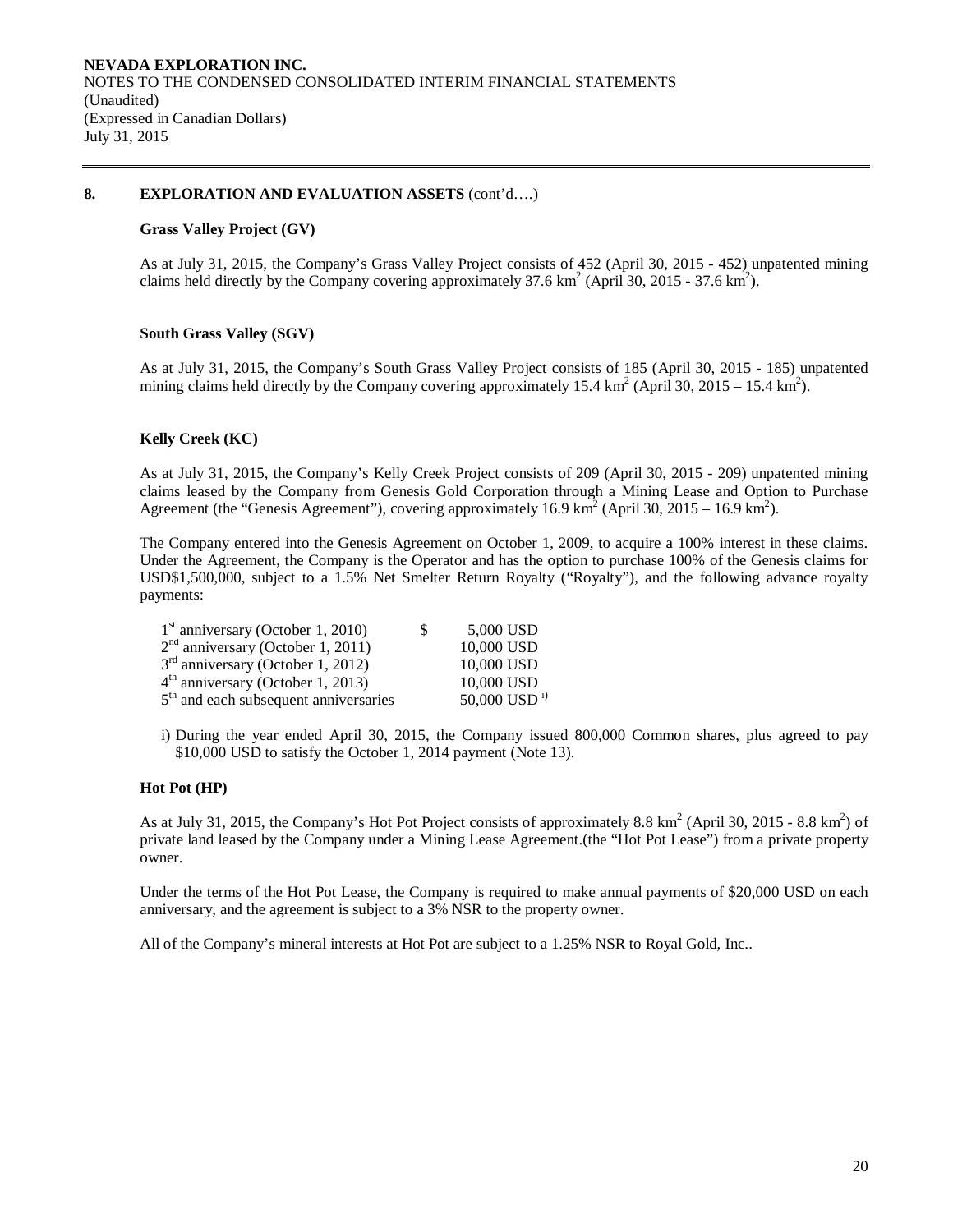### **8. EXPLORATION AND EVALUATION ASSETS** (cont'd….)

# **Awakening (AW)**

As at July 31, 2015, the Company's Awakening Project consists of 72 (April 30, 2015 - 72) unpatented mining claims held directly by the Company covering approximately 4.5 km<sup>2</sup> (April 30, 2015 – 4.5 km<sup>2</sup>).

# **Fletcher Junction (FJ)**

The Company dropped the Fletcher Junction Project and wrote off all associated costs during the year ended April 30, 2015.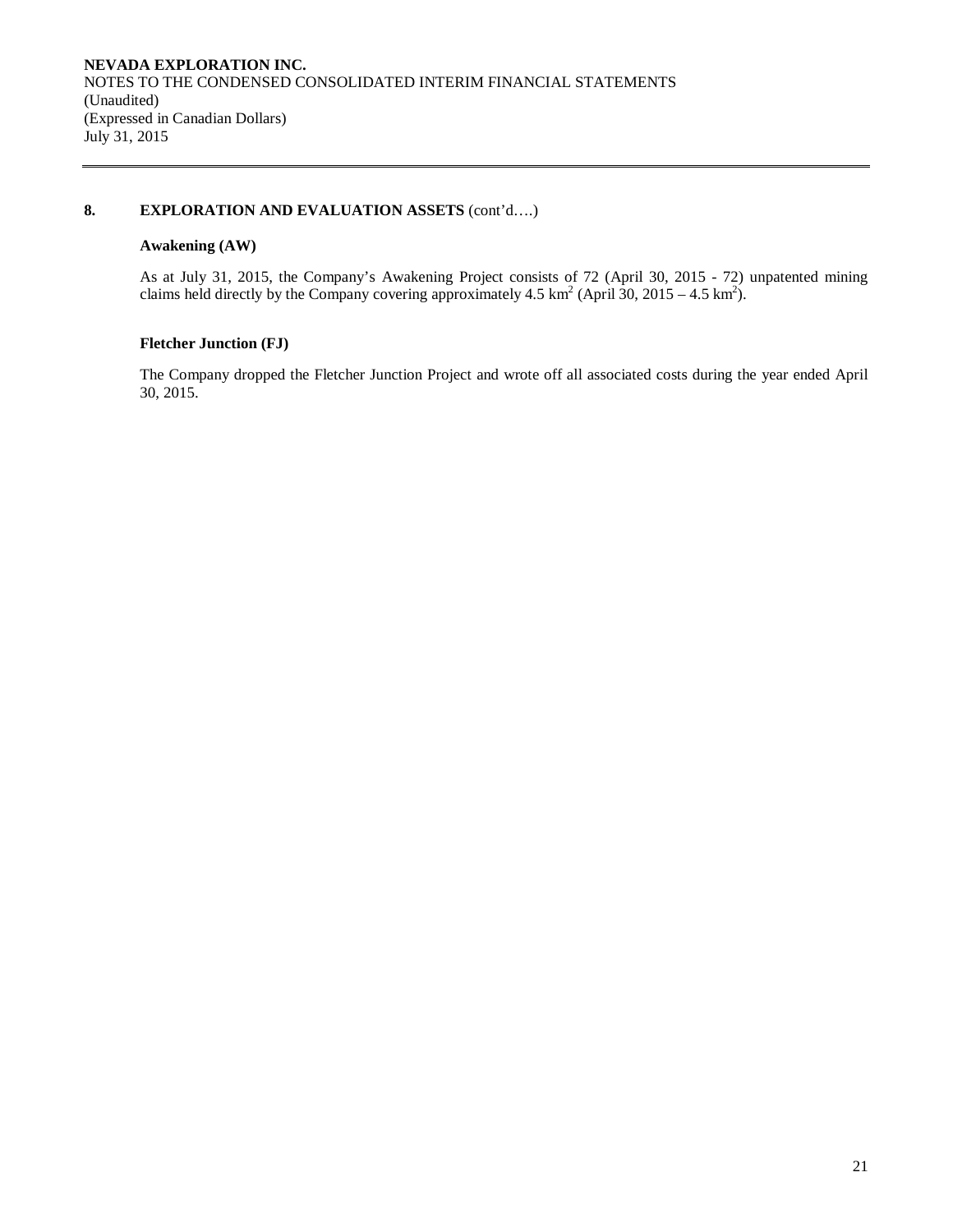### **9. DEPOSITS AND BONDS**

|                                                            |     | July 31,<br>2015 |       | April 30<br>2015 |
|------------------------------------------------------------|-----|------------------|-------|------------------|
| Security deposits $(1)$<br>Reclamation bond deposits $(2)$ | \$. | 25,093           | $- S$ | 5,750<br>23,144  |
| $\alpha$                                                   |     | 25,093           |       | 28,894           |

(1) Security deposits consisted of \$5,750 guaranteed investment certificate ("GIC") and bearing interest at prime less 2%. The GIC was used to secure the credit limit on a credit card.

(2) Reclamation bond deposits are required by the U.S. Bureau of Land Management ("BLM") and the U.S. Forest Service ("USFS") to ensure that any reclamation and clean-up work required on the Company's properties will be completed to the satisfaction of the BLM and the USFS. The Company did not have any asset retirement obligations as of July 31, 2015 and April 30, 2015.

# **10. ACCOUNTS PAYABLE AND ACCRUED LIABILITIES**

Accounts payable and accrued liabilities for the Company are as follows:

|                                                                                                                             | July 31,<br>2015                             |     | April 30,<br>2015                      |
|-----------------------------------------------------------------------------------------------------------------------------|----------------------------------------------|-----|----------------------------------------|
| Trade payables<br>Due to related parties (Note 6)<br>Due to key management personnel (Note 6 and 15)<br>Accrued liabilities | \$<br>148.263<br>78.768<br>285,762<br>20,160 | \$. | 111,693<br>91,143<br>208,268<br>37,474 |
| Total                                                                                                                       | \$<br>532.953                                |     | 448.578                                |

# **11. FINANCE LEASE OBLIGATIONS**

The Company has a finance lease obligation for a leased vehicle, with blended monthly payments of principal and interest totaling \$41,967 (US \$34,495) and bearing interest at a rate of 2.90% per annum.

|                                                                      |    | July 31,<br>2015  |    | April 30,<br>2015  |
|----------------------------------------------------------------------|----|-------------------|----|--------------------|
| Finance lease obligations<br>Deduct: amount representing interest    | \$ | 41,967<br>(2,007) | -S | 41,616<br>(2,131)  |
| Present value of minimum lease payments due<br>Less: current portion |    | 39,960<br>(8,675) |    | 39,485<br>(10,630) |
| Non-current portion                                                  | S  | 31,285            |    | 28,855             |

The total of principal repayments of the finance lease obligations that are due within the next one year is \$8,675, and the remaining portion for \$31,285 is due between fiscal years 2016 to 2019.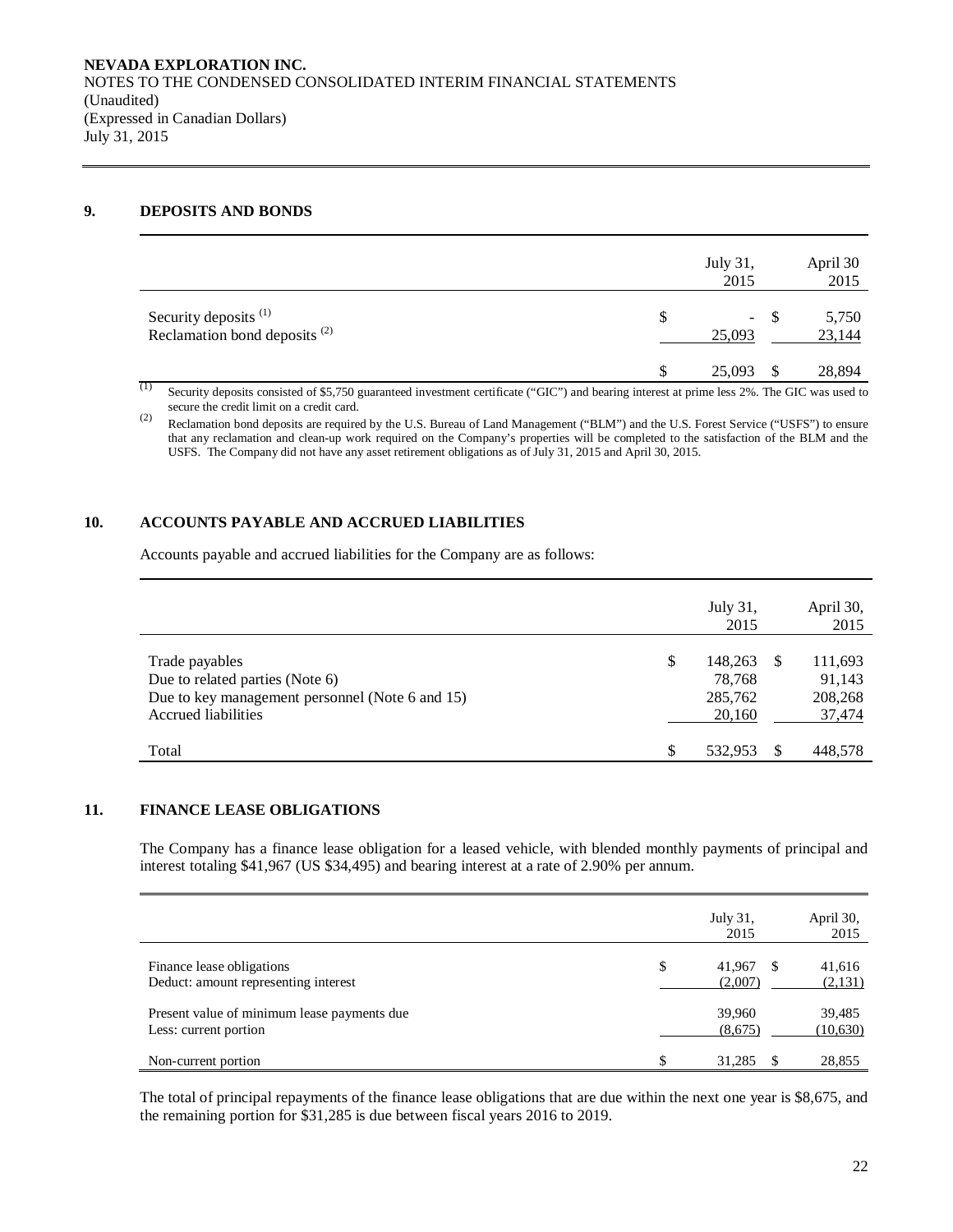# **12. SHORT-TERM DEMAND LOAN**

|                                                            |   | July 31,<br>2015 |     | April 30,<br>2015 |
|------------------------------------------------------------|---|------------------|-----|-------------------|
| Loan payable on demand, with no interest and no fixed term |   | 39.457           |     | 30,000            |
|                                                            | S | 39.457           | \$. | 30,000            |

During the year ended April 30, 2015, the Company entered into a loan, payable on demand, with no interest and no fixed term with a shareholder of the Company. During the period ended July 31, 2015, the Company received an additional \$9,457 of bridge loan financing under the same terms. See Note 17.

# **13. CAPITAL STOCK**

### a) Authorized share capital:

As at July 31, 2015, the authorized share capital of the Company was: Unlimited number of common shares without par value; Unlimited number of preferred shares without par value; All issued shares are fully paid.

### b) Issued share capital:

On August 28, 2015, the Company's common shares were consolidated on the basis of one post-consolidated common share for every ten pre-consolidated common shares. The numbers of the shares presented in these consolidated financial statements have all been adjusted to reflect the impact of this share consolidation.

During the period ended July 31, 2014, the Company did not have any share activities.

c) Options

The Company has a stock option plan under which it is authorized to grant options to executive officers and directors, employees and consultants enabling them to acquire up to 10% of the issued and outstanding common stock of the Company. Under the plan, the exercise price of each option equals the market price, minimum price or a discounted price of the Company's stock as calculated on the date of grant. The options can be granted for a maximum term of five years.

During the period ended July 31, 2015 and 2014, the Company did not grant any stock options.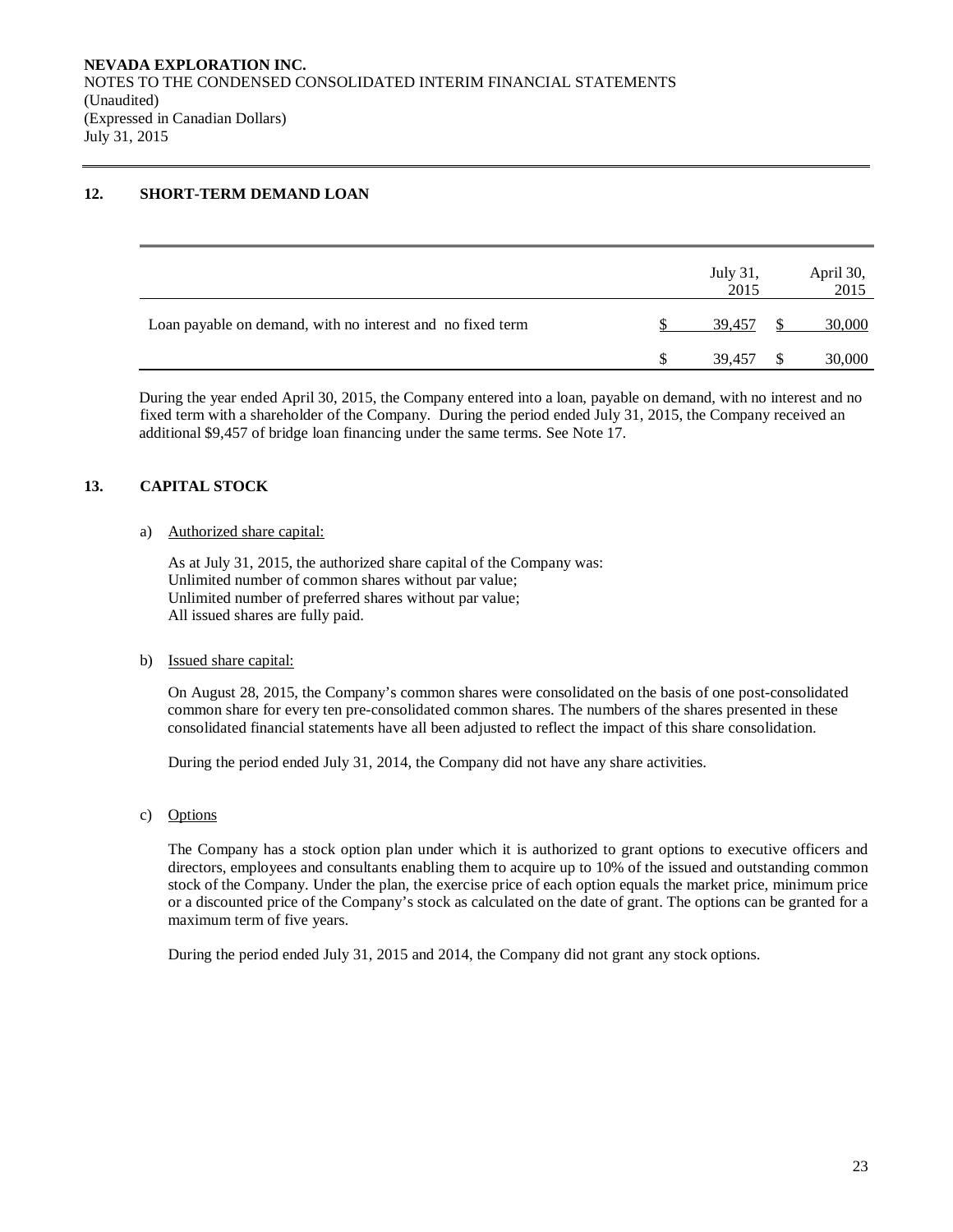# **13. CAPITAL STOCK** (cont'd…)

### c) Options (Cont'd…)

A continuity of share purchase options for the period ended July 31, 2015 is as follows:

| Expiry date                                               | Exercise<br>price    | April 30,<br>2015           |     | Granted                       | Expired     | Cancelled | July $31$ ,<br>2015         |     | Exercisable                 |
|-----------------------------------------------------------|----------------------|-----------------------------|-----|-------------------------------|-------------|-----------|-----------------------------|-----|-----------------------------|
| December 31, 2015<br>August 9, 2016<br>September 25, 2017 | 1.00<br>1.00<br>1.10 | 250,000<br>20,000<br>10.000 |     | $\overline{\phantom{a}}$<br>۰ | ۰<br>-<br>۰ | ۰         | 250,000<br>20,000<br>10.000 |     | 250,000<br>20,000<br>10,000 |
| December 4, 2017<br>March 2, 2019                         | 1.20<br>1.00         | 50,000<br>280,000           |     | ۰                             |             |           | 50,000<br>280,000           |     | 50,000<br>280,000           |
| Total                                                     |                      | 610,000                     |     |                               |             |           | 610,000                     |     | 610,000                     |
| Weighted average exercise price                           |                      | 1.02<br>\$                  | -\$ | -                             | \$          | \$<br>٠   | \$<br>1.02                  | \$. | 1.02                        |
| Weighted average remaining life of options outstanding    |                      |                             |     |                               |             |           | $2.08$ years                |     |                             |

# c) Warrants

During the period ended July 31, 2015, the Company did not grant any warrants.

A continuity of share purchase warrants for the period ended July 31, 2015 is as follows:

| Expiry date                        | Exercise<br>price  | April 30,<br>2015 | Granted                  | Expired                  | July 31,<br>2015 | Exercisable      |
|------------------------------------|--------------------|-------------------|--------------------------|--------------------------|------------------|------------------|
| August 19, 2017<br>August 19, 2017 | \$<br>0.50<br>0.50 | 283,010<br>4,000  | -                        |                          | 283,010<br>4,000 | 283,010<br>4,000 |
| Total                              |                    | 287,010           |                          |                          | 287,010          | 287,010          |
| Weighted average exercise price    |                    | 0.50              | $\overline{\phantom{a}}$ | $\overline{\phantom{a}}$ | 0.50             | 0.50             |

|                                                      | July 31,<br>2015 | April 30,<br>2015 |
|------------------------------------------------------|------------------|-------------------|
| Share price                                          | \$0.00           | \$0.04            |
| Risk-free interest rate                              | $0.00\%$         | 1.09%             |
| Expected life of warrants                            | $0$ years        | 3 years           |
| Annualized volatility based on historical volatility | $0.00\%$         | 85.28%            |
| Dividend rate                                        | $0.00\%$         | $0.00\%$          |
| Fair value per warrant                               | \$0.00           | \$0.02            |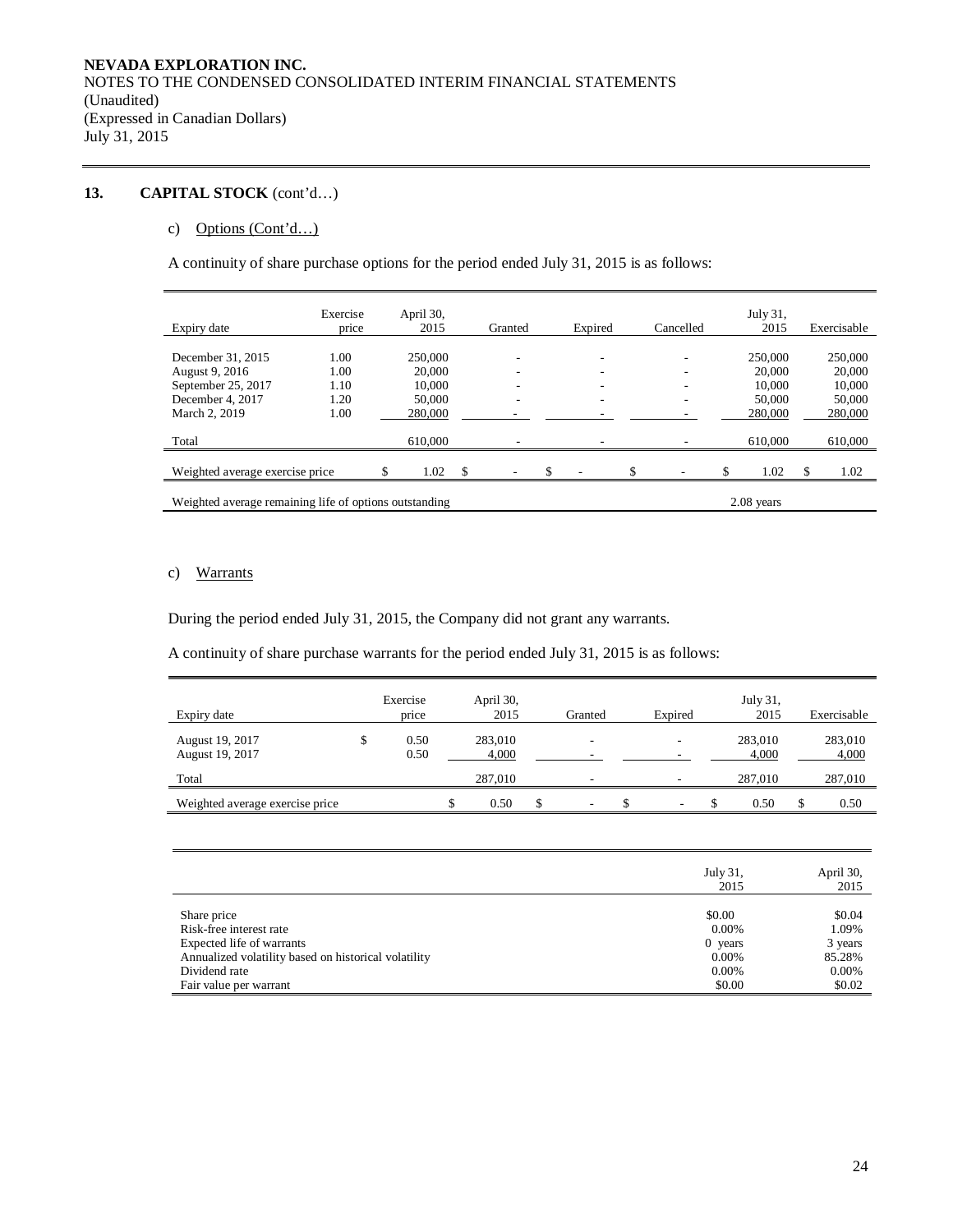# **14. SEGMENTED INFORMATION**

The Company operates in one industry segment, being the acquisition, exploration, and development of resource properties. Geographic information is as follows:

|                                                                                                                     |    | July 31,<br>2015               |    | April 30,<br>2015              |
|---------------------------------------------------------------------------------------------------------------------|----|--------------------------------|----|--------------------------------|
| Non-current assets:<br><b>United States</b><br>Equipment<br>Exploration and evaluation assets<br>Deposits and bonds | \$ | 144,678<br>3,876,580<br>25,093 | -S | 138,643<br>3,442,023<br>23,144 |
|                                                                                                                     | S  | 4,046,351                      |    | 3,603,810                      |

### **15. KEY MANAGEMENT COMPENSATION**

Remuneration of key management of the Company is as follows:

|          |     | Three Months |      | Three Months |
|----------|-----|--------------|------|--------------|
|          |     | Ended        |      | Ended        |
|          |     | July 31,     |      | July 31,     |
|          |     | 2015         |      | 2014         |
| Salaries |     | 26,259       |      | 31,222       |
|          | \$. | 26,259       | - \$ | 31,222       |

The amount included in accounts payable and accrued liabilities which is due to key management personnel is as follows:

|                                 | July 31,<br>2015 | April 30,<br>2015 |
|---------------------------------|------------------|-------------------|
| Due to key management personnel | 285,762<br>S     | 208,268           |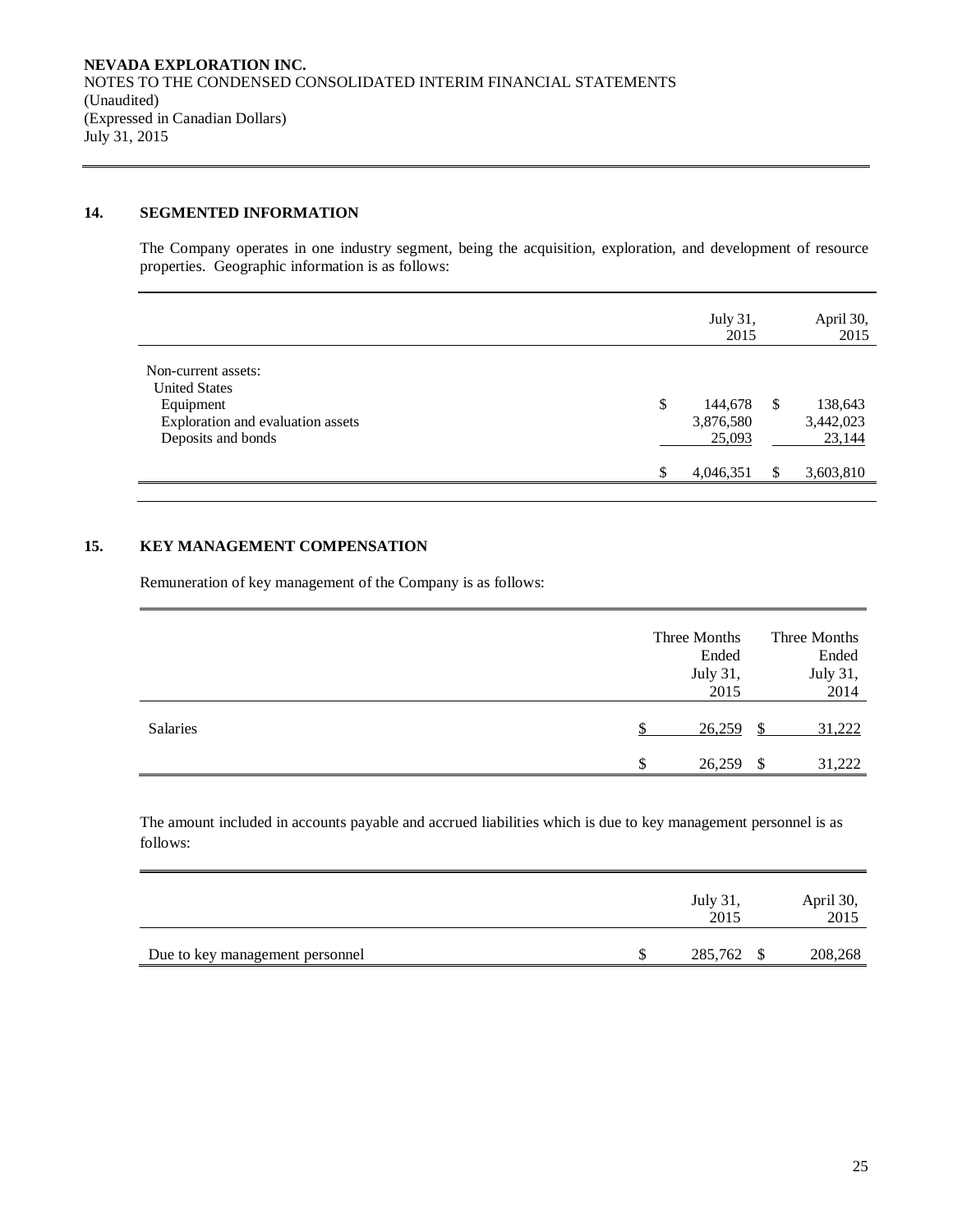### **16. FINANCIAL RISK MANAGEMENT**

#### **Financial risk factors**

The Company's risk exposures and the impact on the Company's financial instruments are summarized below:

### *Credit risk*

Credit risk is the risk of loss associated with a counterparty's inability to fulfill its payment obligations. The Company's credit risk is primarily attributable to cash and deposits and bonds. Management believes that the credit risk concentration with respect to cash is remote as it maintains accounts with highly-rated financial institutions.

#### *Liquidity risk*

Liquidity risk is the risk that the Company will not be able to meet its financial obligations as they fall due. The Company manages liquidity risk through the management of its capital structure and financial leverage, as outlined in the discussion on capital management. It also manages liquidity risk by continuously monitoring actual and projected cash flows. The Board of Directors reviews and approves the Company's operating and capital budgets, as well as any material transactions out of the normal course of business.

As at July 31, 2015, the Company had a cash balance of \$28,102 (April 30, 2015 - \$29,674) to settle current liabilities of \$581,085 (April 30, 2015 - \$489,208). The Company will require financing from lenders, shareholders and other investors to generate sufficient capital to meet its short term business requirements.

### *Market risk*

Market risk is the risk of loss that may arise from changes in market factors such as interest rates, foreign exchange rates and equity prices.

(a) Interest rate risk

The Company is exposed to interest rate risk to the extent that the cash maintained at the financial institutions is subject to floating rate of interest. The interest rate risks on cash, deposits and bonds and on the Company's finance lease obligations are not considered significant.

### **16. FINANCIAL RISK MANAGEMENT** (Cont'd…)

### (b) Foreign currency risk

The Company is exposed to financial risk arising from fluctuations in foreign exchange rates and the degree of volatility of these rates. A significant portion of the Company's expenses is denominated in US dollars. Consequently, certain assets, liabilities and operating expenses are exposed to currency fluctuations. The Company does not use derivative instruments to reduce its exposure to foreign currency risk. Based on the above net exposures as at July 31, 2015, and assuming all other variables remain constant, a 1% change in the value of the US dollar against the Canadian dollar would not have a material impact.